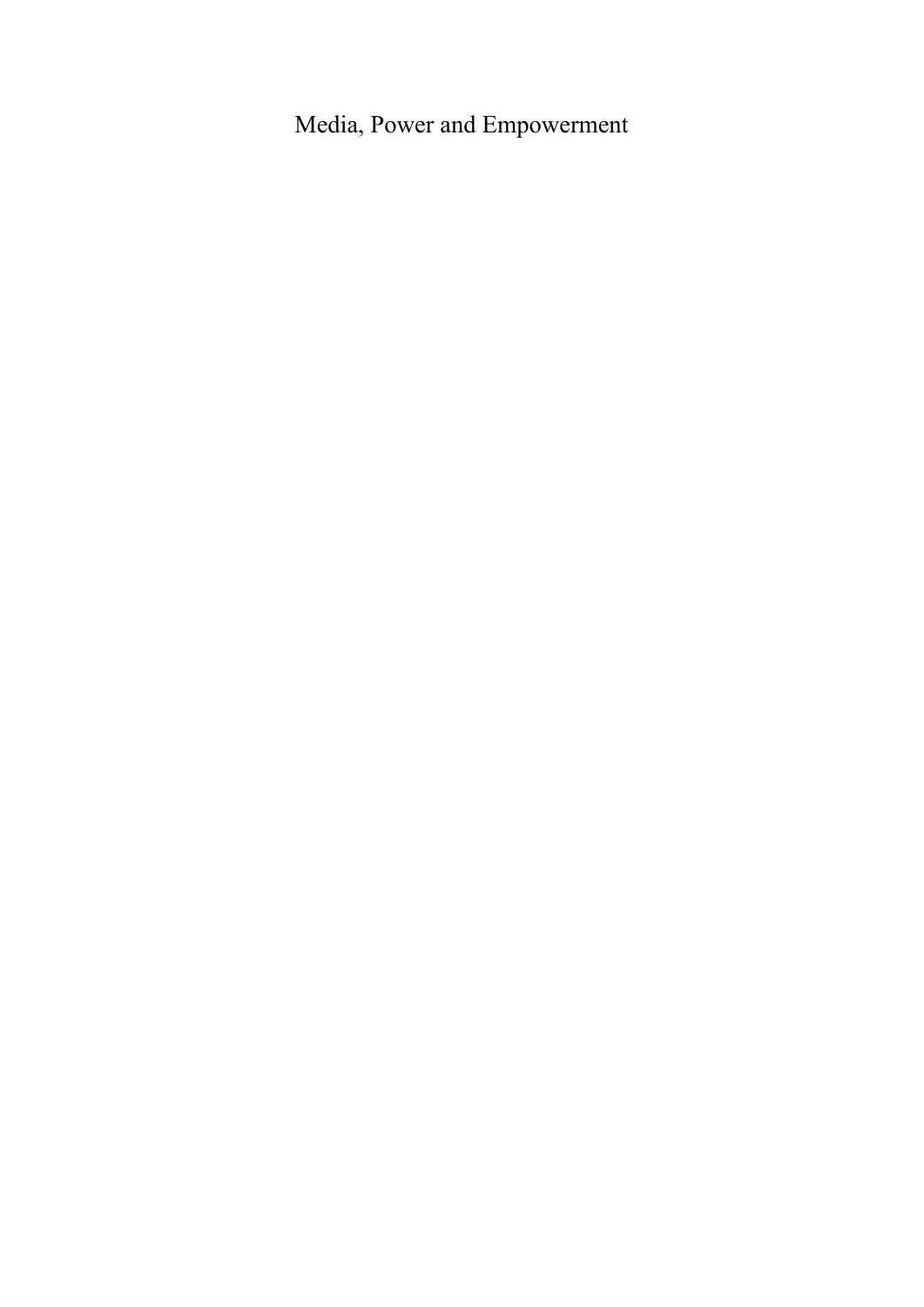All papers were double-blind peer reviewed and presented at the 5th Central and Eastern European Communication and Media Conference: Media, Power and Empowerment, Prague, Czech Republic, April 21-28, 2012.

> Organised by ECREA CEE Network and Faculty of Social Sciences, Charles University in Prague, Czech Republic.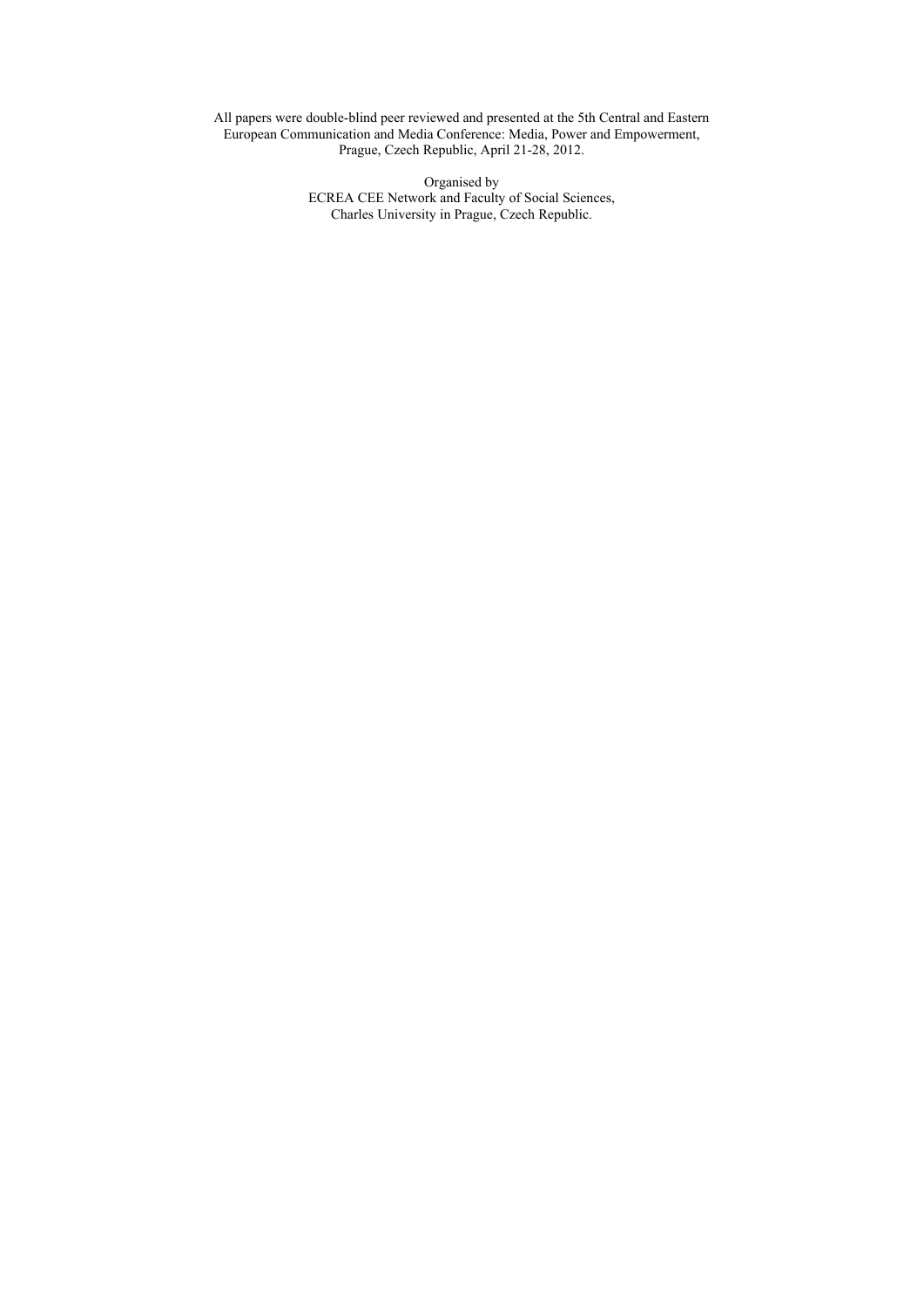# Media, Power and Empowerment: Central and Eastern European Communication and Media Conference CEECOM Prague 2012

Conference proceedings from the 5th Central and Eastern European Communication and Media Conference: Media, Power and Empowerment, Prague, Czech Republic, April 21-28, 2012

Edited by

Tereza Pavlíčková and Irena Reifová

# **CAMBRIDGE SCHOLARS**

PUBLISHING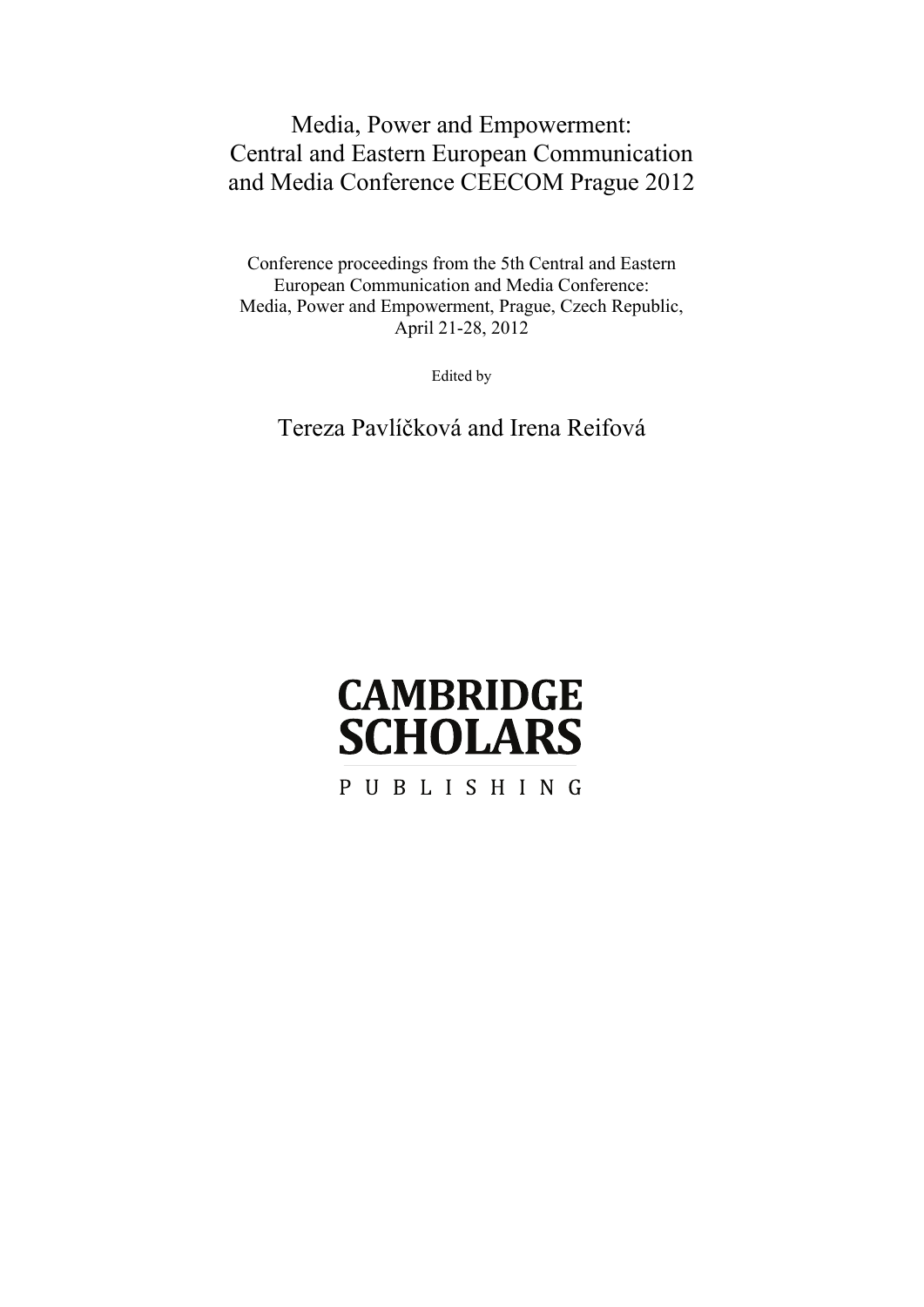Media, Power and Empowerment: Central and Eastern European Communication and Media Conference CEECOM Prague 2012, Edited by Tereza Pavlíčková and Irena Reifová

This book first published 2014

Cambridge Scholars Publishing

12 Back Chapman Street, Newcastle upon Tyne, NE6 2XX, UK

British Library Cataloguing in Publication Data A catalogue record for this book is available from the British Library

Copyright © 2014 by Tereza Pavlíčková, Irena Reifová and contributors

All rights for this book reserved. No part of this book may be reproduced, stored in a retrieval system, or transmitted, in any form or by any means, electronic, mechanical, photocopying, recording or otherwise, without the prior permission of the copyright owner.

ISBN (10): 1-4438-6396-3, ISBN (13): 978-1-4438-6396-4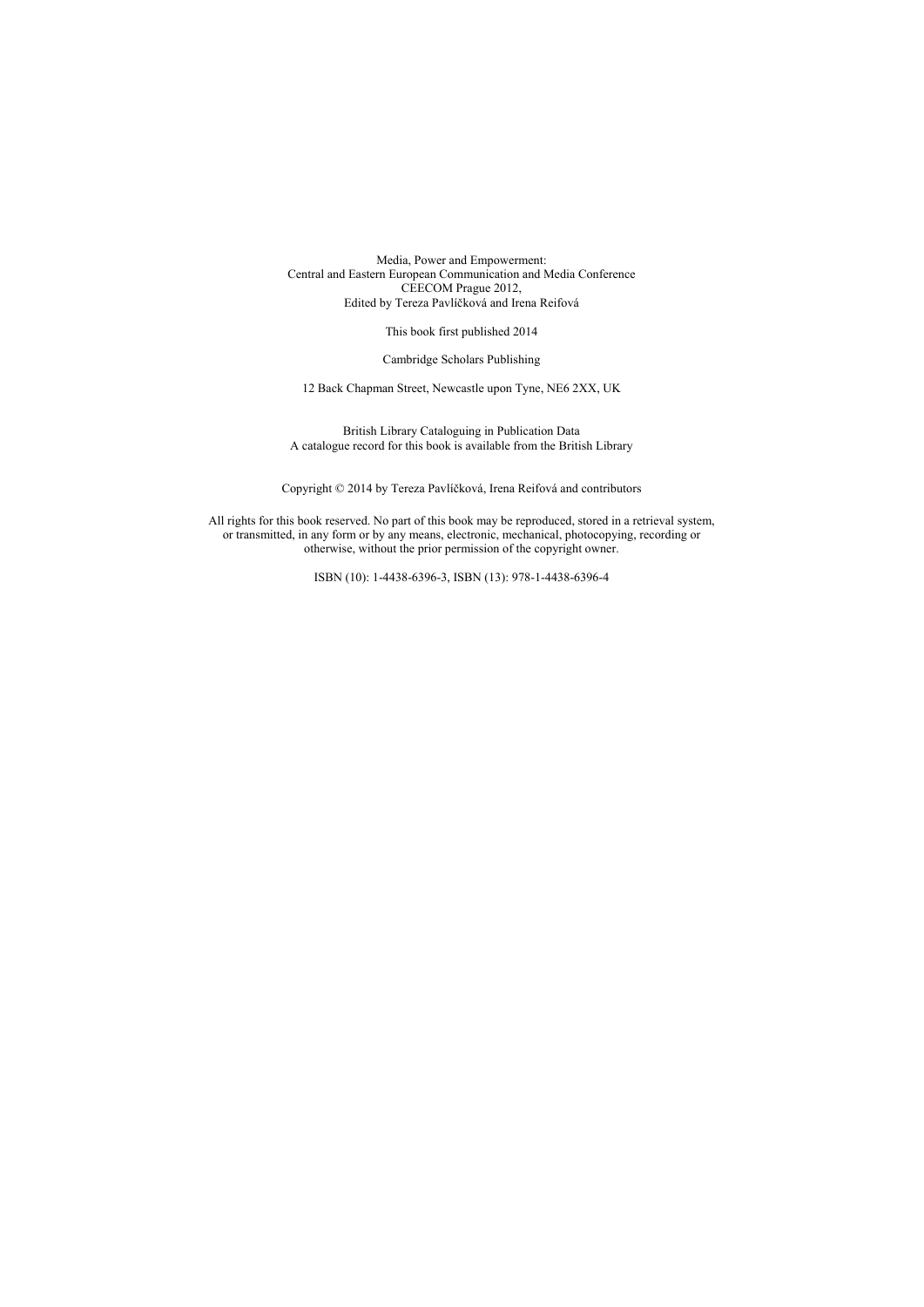# TABLE OF CONTENTS

| TEREZA PAVLÍČKOVÁ AND IRENA REIFOVÁ                                                                                                                                                     |
|-----------------------------------------------------------------------------------------------------------------------------------------------------------------------------------------|
| Meeting the Needs of Established and Young Scholars of Media<br>and Communications in Central and Eastern Europe: The Aims,<br>Visions, and Ideals of the CEE Network<br>TOMÁŠ TRAMPOTA |
| Part I: Echoes of Transformation: Media Industries, Organisation<br>and Systems in Central and Eastern Europe                                                                           |
|                                                                                                                                                                                         |
| Promoting Central and Eastern European Media and Communication<br>Scholarship<br><b>EPP LAUK</b>                                                                                        |
|                                                                                                                                                                                         |
| Transformational Challenges, Media Policies and Media Systems<br>in Hungary<br><b>BALÁZS SIPOS</b>                                                                                      |
|                                                                                                                                                                                         |
| Older and Newer Media in Transitional Democracies: Similarities<br>and Differences in Media Functions and Patterns of Use<br>AUKSĖ BALČYTIENĖ AND AUŠRA VINCIŪNIENĖ                     |
|                                                                                                                                                                                         |
| Development of Public Service Broadcasting and Public Value:<br>A Case Study of Latvia<br><b>IEVA BEITIKA</b>                                                                           |
|                                                                                                                                                                                         |
| The Image of the Aged in the Polish Radio: Towards Social Inclusion<br>GRAŻYNA STACHYRA AND STANISŁAW JĘDRZEJEWSKI                                                                      |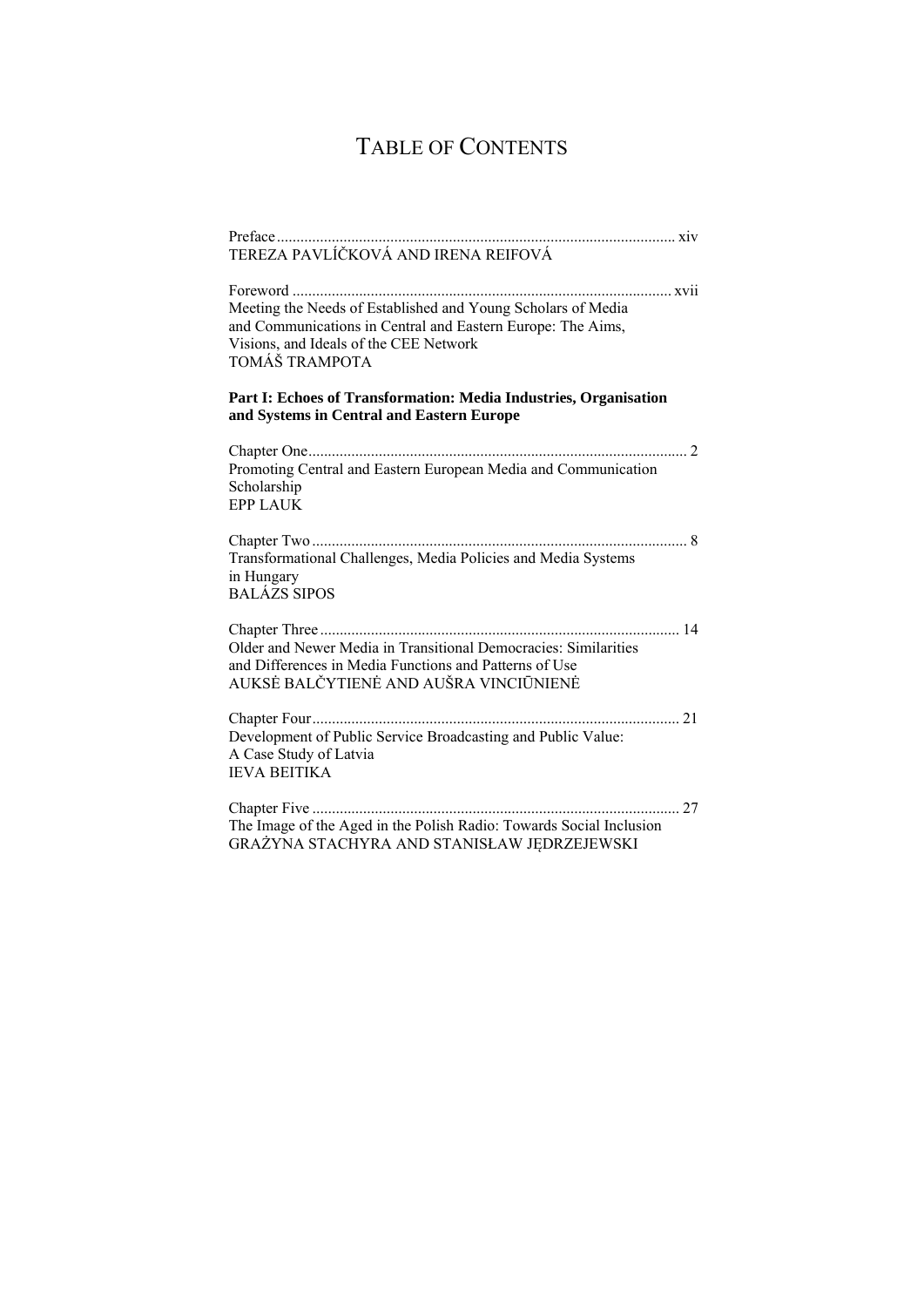#### vi Table of Contents

| Copyright "Policy Laundering": Notes on an Evasive Object<br>of Research                                                                                                          |
|-----------------------------------------------------------------------------------------------------------------------------------------------------------------------------------|
| KATHARINE SARIKAKIS AND JOAN RAMON RODRIGUEZ-AMAT                                                                                                                                 |
| Transformation of Traditional Media in Turkey: Are Global Media<br>Organisations Preventing Transformation?<br>CAN BİLGİLİ AND ŞAFAK ERKAYHAN                                     |
| The Challenges of Media Education of the Adult Population<br>within the Czech Context<br>LUCIE ŠŤASTNÁ                                                                            |
| Art: Media Dependent or Media Supplement? Post-Production<br>in Post-Totalitarianism and the Specific Situation of Czech Art<br>and Art Journalism in the 1990s<br>HANKA SLÁDKOVÁ |
|                                                                                                                                                                                   |
| Part II: Quo Vadis, Media?: Transformation of the Media Landscape<br>in the Web 2.0 Environment                                                                                   |
| Encouraging the Best while Mitigating the Worst: Media Accountability<br>as Concept and Practice<br><b>EPP LAUK</b>                                                               |
| Sources of Trust Inference in Online Interpersonal Relationships<br><b>IANIS BUCHOLTZ</b>                                                                                         |
| Digital Screen as New Frame<br>FILIP LÁB                                                                                                                                          |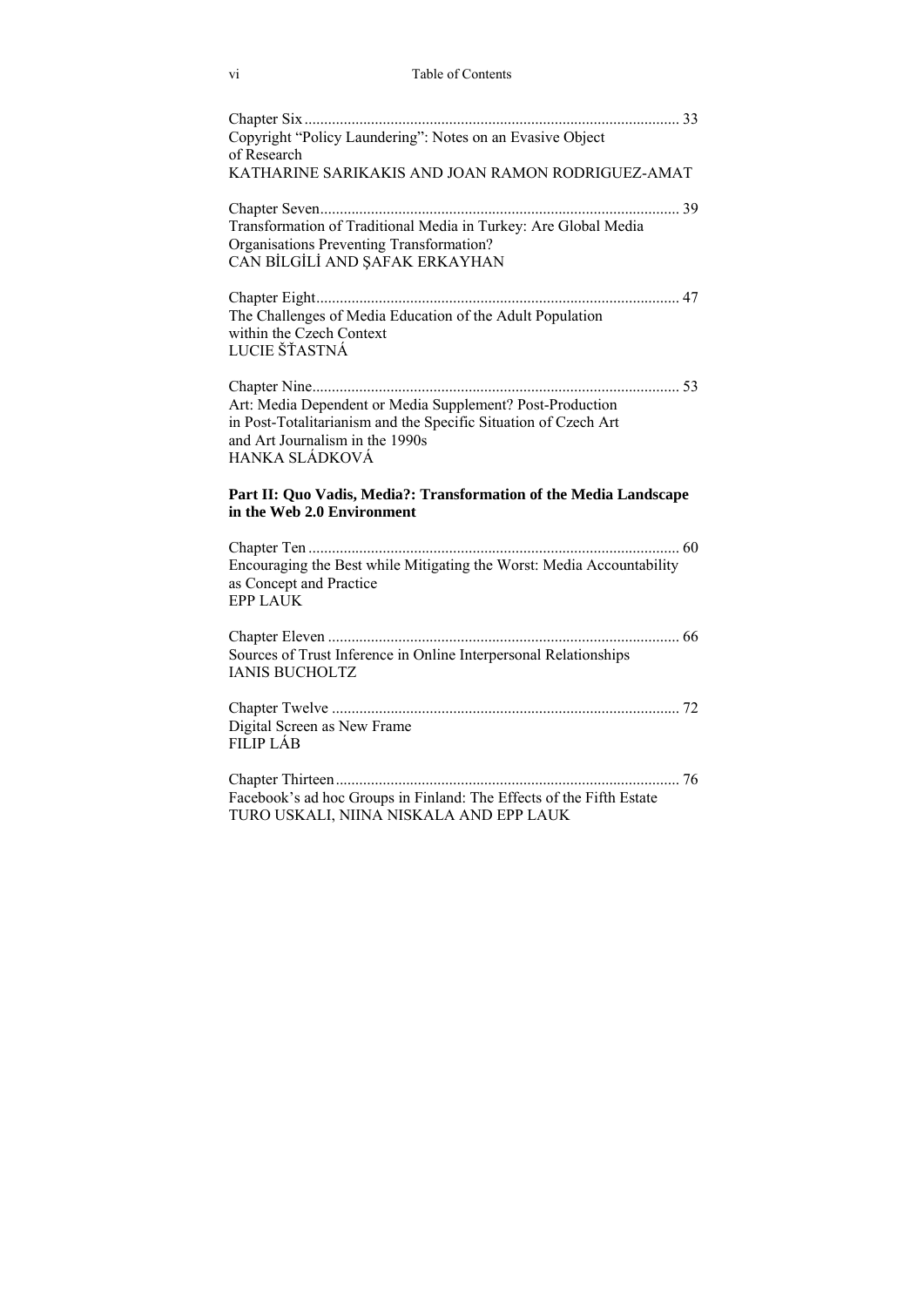| Media, Power and Empowerment                                                                                                    | vii |
|---------------------------------------------------------------------------------------------------------------------------------|-----|
| Perception of Portrait Photography within the Virtual Reality<br>ANDREA PRŮCHOVÁ                                                |     |
| Social Media Monitoring: Tools for Journalists, Activists and Scholars<br><b>ADAM ZBIEJCZUK</b>                                 |     |
| Saving the Internet via the Internet<br>FERZAN ÖZYAŞAR AND DUYGU HATIPOĞLU AYDIN                                                |     |
| Traditional Media in the Internet<br><b>JAKA POLUTNIK</b>                                                                       |     |
| The Networked Deaf: New Media Platforms as a New Public Sphere<br>for the Deaf<br>MAGDALENA ZDRODOWSKA                          |     |
| Newspapers Today: Problems and Perspectives<br>JÁN VIŠŇOVSKÝ                                                                    |     |
| Imagination and Media: Social-Technical and Media Archaeological<br>Approach Reconsidered<br><b>JINDRA VESELSKÁ</b>             |     |
| New Forms of Meaning and the Question of Power<br>MICHAL TKACZYK                                                                |     |
| Part III: Political Logics, Media Logics: New Trends in Mediated<br><b>Political Communication in the Era of Post-Democracy</b> |     |
|                                                                                                                                 |     |
| Media in Central and Eastern Europe, Eurasia, and China:<br>Multiple Post-Communisms, Shifting Geopolitical Realities           |     |

MIKLÓS SÜKÖSD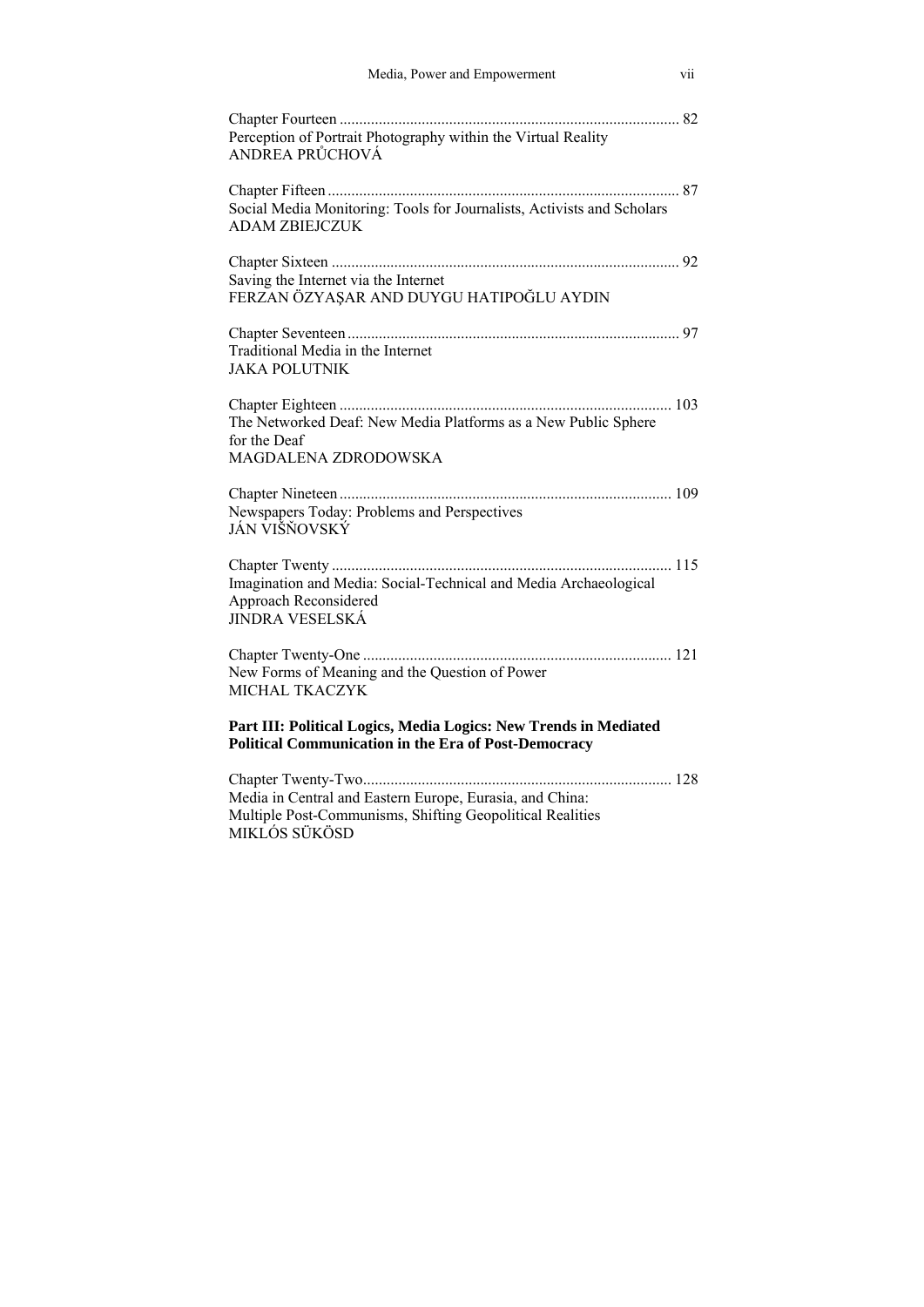| Media Policy in Slovakia<br>ANDREJ ŠKOLKAY                                                                                                                |  |
|-----------------------------------------------------------------------------------------------------------------------------------------------------------|--|
| Globalisation, Local Media Markets and the Media Regulatory Systems<br>of the Countries of Central and Eastern Europe: Main Aspects<br>KATARZYNA KONARSKA |  |
| Europeanisation? Media Governance in Slovenia and Macedonia<br><b>SALLY BROUGHTON MICOVA</b>                                                              |  |
| The Role of New Media Enterprises in Creative Industries in Poland<br>KATARZYNA KOPECKA-PIECH                                                             |  |
| In the Journalistic Fields: The Dynamics of Developing Media<br>Accountability<br>OLIVIER BAISNÉE AND MICHAŁ GŁOWACKI                                     |  |
| Eye on the Media: Holding the Media Accountable from Outside<br>the Newsroom<br><b>JUDITH PIES</b>                                                        |  |
| Flickering Transparency: The Emergence of Media Accountability<br>Practices Online<br>HEIKKI HEIKKILÄ                                                     |  |
| Media Accountability Online: Contributions of the Newsrooms<br>MICHAŁ KUŚ                                                                                 |  |
| Media Accountability in the Internet Era: Policy Proposals<br><b>BISSERA ZANKOVA</b>                                                                      |  |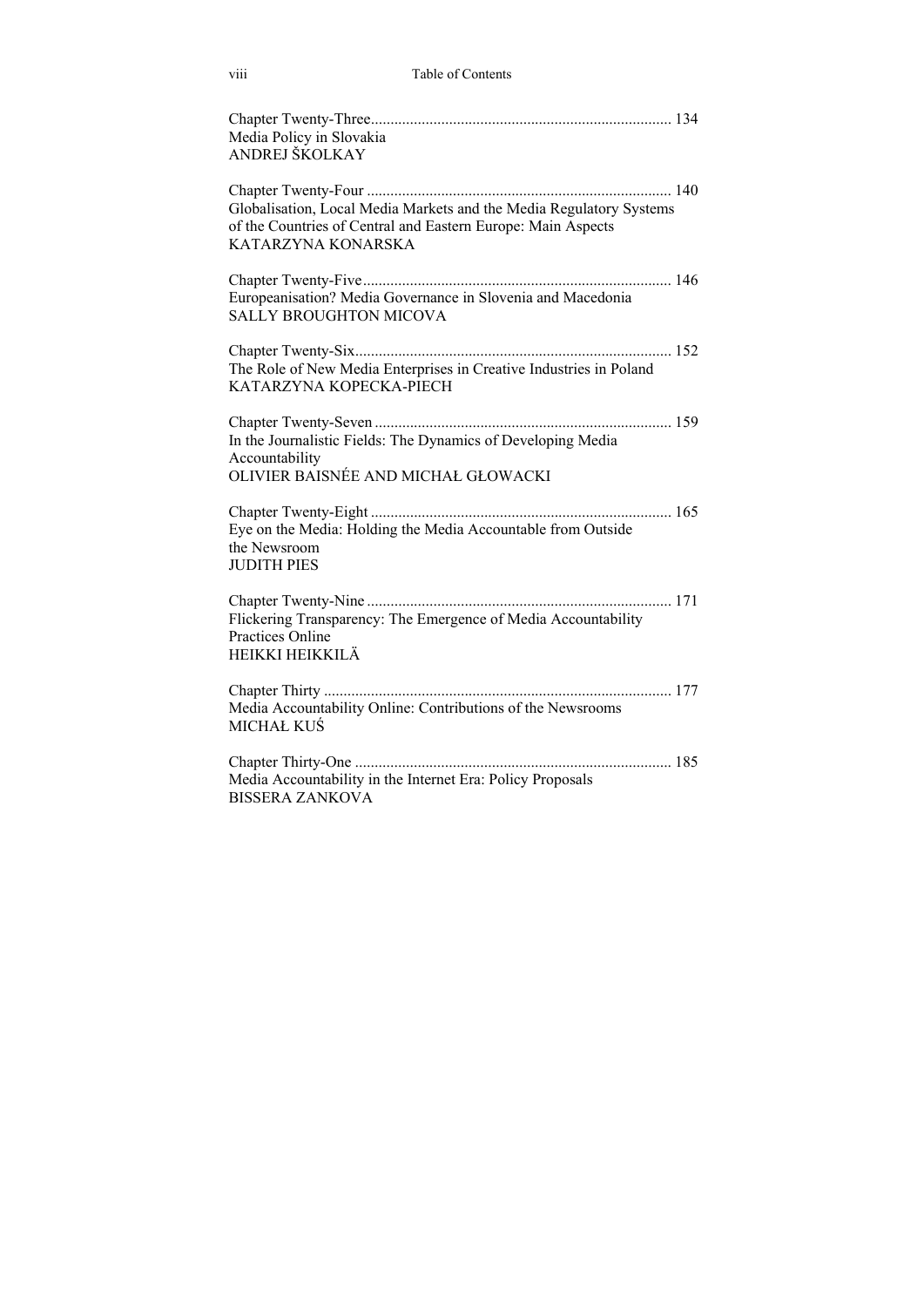Chapter Thirty-Two ................................................................................. 191 Control, Regulation, and the Paralysis of Informational Feedback: The Opinion Market of Hungary after the 2010 Elections– A Case Study FERENC DÁVID KOVÁCS

#### **Part IV: Audiences' Revolutions: Transformations and Diversifications of Media Audiences and Users**

| . 198<br>New Media in Everyday Life: Preliminary Observations and Questions<br><b>JAKUB MACEK</b>                                                              |     |
|----------------------------------------------------------------------------------------------------------------------------------------------------------------|-----|
| The Empowering Effect of ICT in Teenagers' Everyday Lives<br>KATEŘINA SV. GILLÁROVÁ                                                                            |     |
| Innovation for Media Products through Social Media<br><b>GEORGETA DRULĂ</b>                                                                                    |     |
| Chapter Thirty-Six.<br>Twitter as an Activists' Tool: Case Study of Twitter Usage<br>during the Protests against Croatia's Government<br><b>MATO BRAUTOVIĆ</b> |     |
| Public Trust and Online News Media: The Case of Georgia<br>DALI OSEPASHVILI                                                                                    |     |
| Values of Slovenian Youth and the Impact of the Internet<br>MIRNA MACUR AND UROŠ PINTERIČ                                                                      |     |
| The Imagined Author: Media Users' Trust in, and Expectations<br>of Media<br>TEREZA PAVLÍČKOVÁ                                                                  | 248 |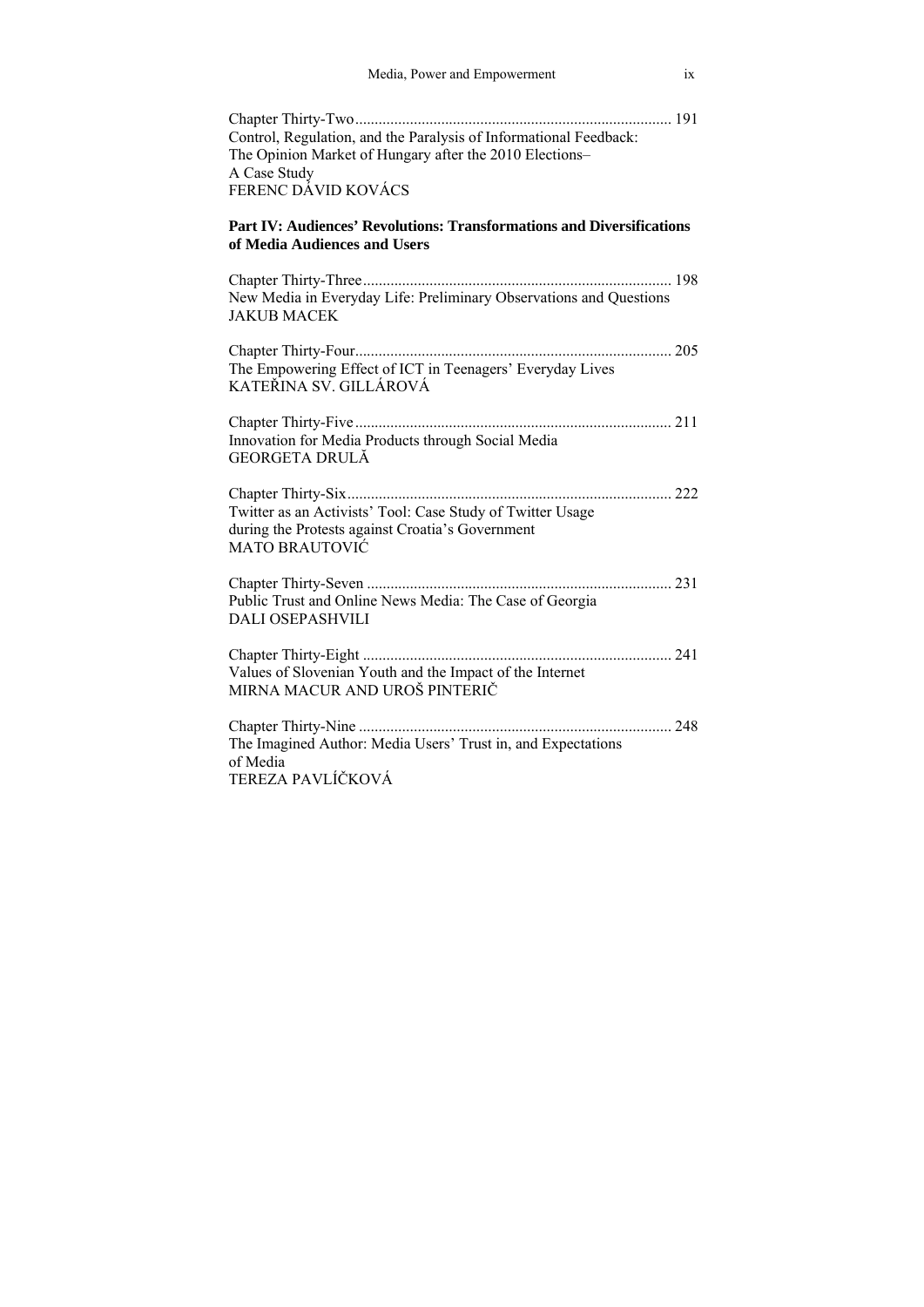#### x Table of Contents

| When Fictional TV Violence Becomes (In)Tolerable,                     |  |
|-----------------------------------------------------------------------|--|
| or On Children's Perception of Film Violence                          |  |
| <b>ANCA VELICU</b>                                                    |  |
|                                                                       |  |
|                                                                       |  |
| The Empowered Consumer: Building Brand Reputation                     |  |
| <b>Based on Customer Generated Content</b>                            |  |
| ALEXANDRA CRĂCIUN                                                     |  |
|                                                                       |  |
|                                                                       |  |
| How Do Book Trailers Affect the Recipients? Results of the First      |  |
| Online Experiment in Germany                                          |  |
| DANIELA HARTMANN AND CHRISTIAN SCHÄFER-HOCK                           |  |
|                                                                       |  |
| Larp as an Alternative Medium: A Sociological Perspective             |  |
| <b>MARTIN BUCHTÍK</b>                                                 |  |
|                                                                       |  |
|                                                                       |  |
| Who Invented It? An Attempt at the Quantitative Recording             |  |
| of Explanatory Factors from Biology and Family Sociology              |  |
| for the Emergence of Media Innovations                                |  |
| IMMANUEL BENZ AND CHRISTIAN SCHÄFER-HOCK                              |  |
|                                                                       |  |
| Part V: Citizenship in and through Media: Off and Online Hopes for    |  |
| (Re)Animation of the Public Sphere in the Post-Socialist World        |  |
|                                                                       |  |
| Why Community Media in the Czech Republic? A Roadmap                  |  |
| to Develop Czech Community Media                                      |  |
| NICO CARPENTIER                                                       |  |
|                                                                       |  |
|                                                                       |  |
| Are Community Media Broadcasters or Activists?                        |  |
| A Case of Re-Establishing Community Radio                             |  |
| MARKO IVANIŠIN                                                        |  |
|                                                                       |  |
|                                                                       |  |
| National and Cultural Identity Aspects in Public Service Broadcasting |  |
| Regulations in CEE Countries                                          |  |
| <b>INTA BRIKSE AND IEVA BEITIKA</b>                                   |  |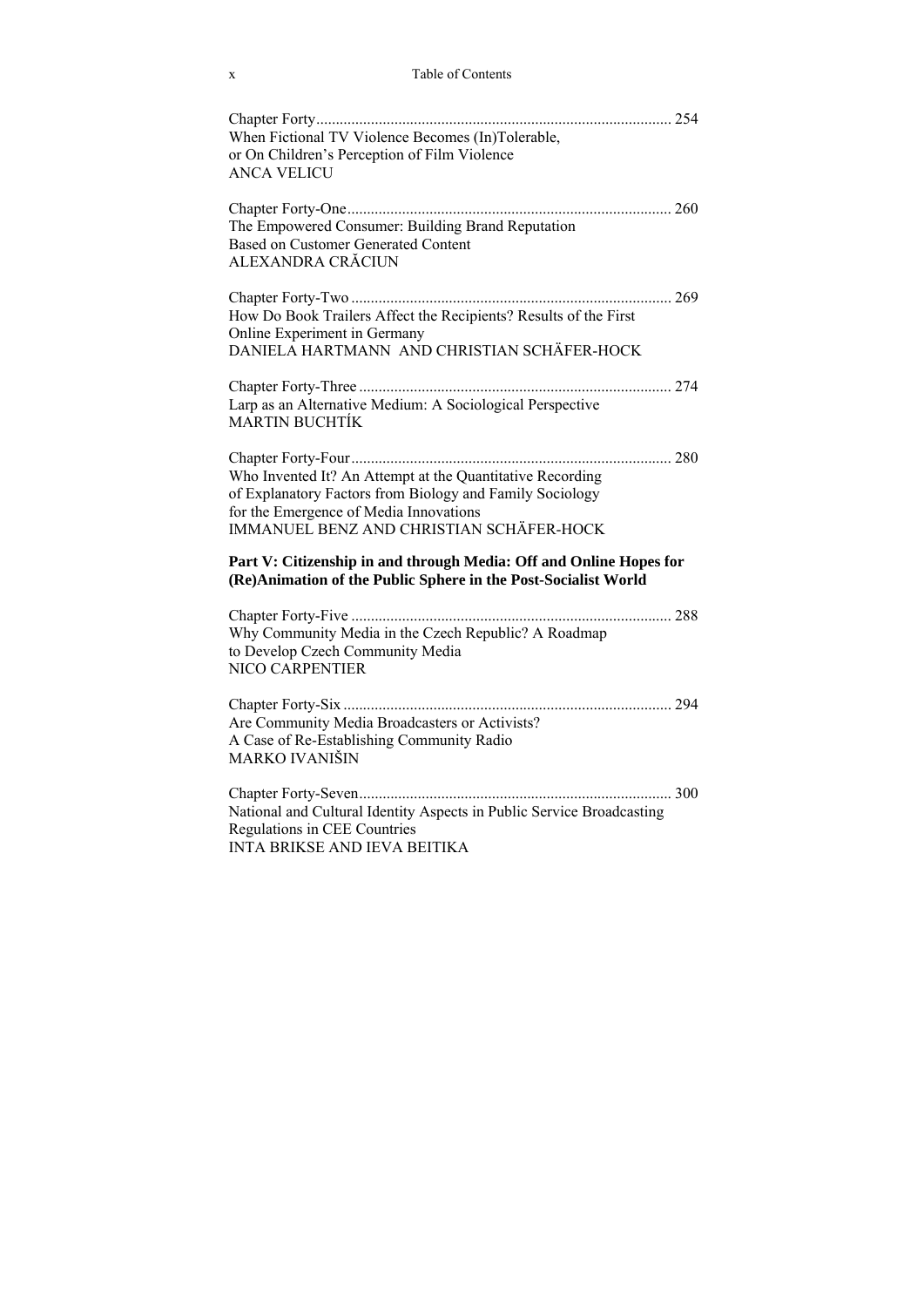| Interactivity Research among the Hungarian, Irish and Canadian MPs:<br>The E-Mail<br>NORBERT MERKOVITY                      |  |
|-----------------------------------------------------------------------------------------------------------------------------|--|
| Two Stories of Lithuanian Journalism<br><b>MYKOLAS DRUNGA</b>                                                               |  |
| Religious Radio Stations in Poland versus the Community Media<br>Model: Similarities and Differences<br>URSZULA DOLIWA      |  |
| Romanian Ethnic Media in Spain: Self-Representation of Immigrants<br>in the Public Sphere<br>PATRICIA GONZÁLEZ ALDEA        |  |
| Problems of Populism in Rzeczpospolita<br>MARIA MARCZEWSKA-RYTKO                                                            |  |
| Part VI: Mediated Identities: Making and Taking of Meanings,<br><b>Representations and Identities</b>                       |  |
| Czech Media and Foreign Policy: Emotions, Personalisation<br>and Domestic Narratives<br>LENKA VOCHOCOVÁ AND VLASTIMIL NEČAS |  |
| Normativity of Discursive Construction of National Identity:<br>"It's the Information, Stupid"<br>SIGRID KAASIK-KROGERUS    |  |
| The Image of the Vietnamese Community in the Czech Press<br>from 1997 until 2009<br><b>ULRIKE NOTARP</b>                    |  |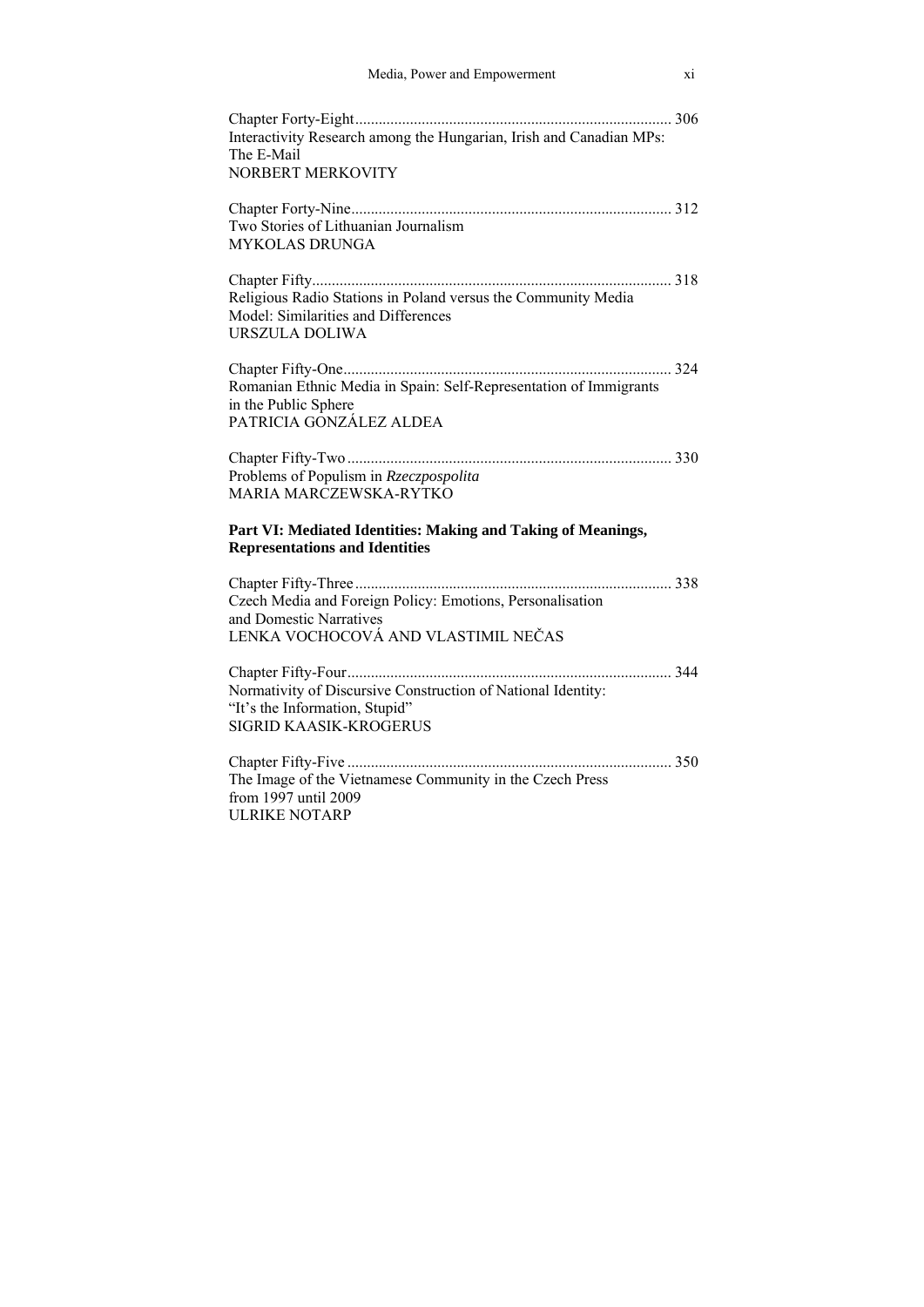#### xii Table of Contents

| Representation of Belarus in Western Online Media<br>ANTON DINERSTEIN AND DZMITRY YURAN                                         |  |
|---------------------------------------------------------------------------------------------------------------------------------|--|
| The Role of Power in Articles about Athletes with a Disability<br>ALICE NĚMCOVÁ TEJKALOVÁ                                       |  |
| Representation of the Countryside and Agriculture in the Latvian Press<br>KLINTA LOČMELE                                        |  |
| Gender and Power Aspects of the Media Tabloidisation Process<br>in Estonia<br><b>BARBI PILVRE</b>                               |  |
| Gender Portrayal in Latvian Print Advertisements, 1996-2004<br><b>MARITA ZITMANE</b>                                            |  |
| Changes in Representation of Roma in the Main Czech TV News<br>since 2000<br>RENÁTA SEDLÁKOVÁ                                   |  |
| Genre, Authenticity and Online Media in Hungarian Rock<br>during the 2000s<br><b>EMÍLIA BARNA</b>                               |  |
| Power of Privacy in Politics: Managing Private-life Issues in the Political<br>Communication of Jiří Paroubek<br>DENISA HEJLOVÁ |  |
| Freeganism and its Representation in Mainstream Media:<br>Case of the Czech Republic<br>JIŘÍ MERTL                              |  |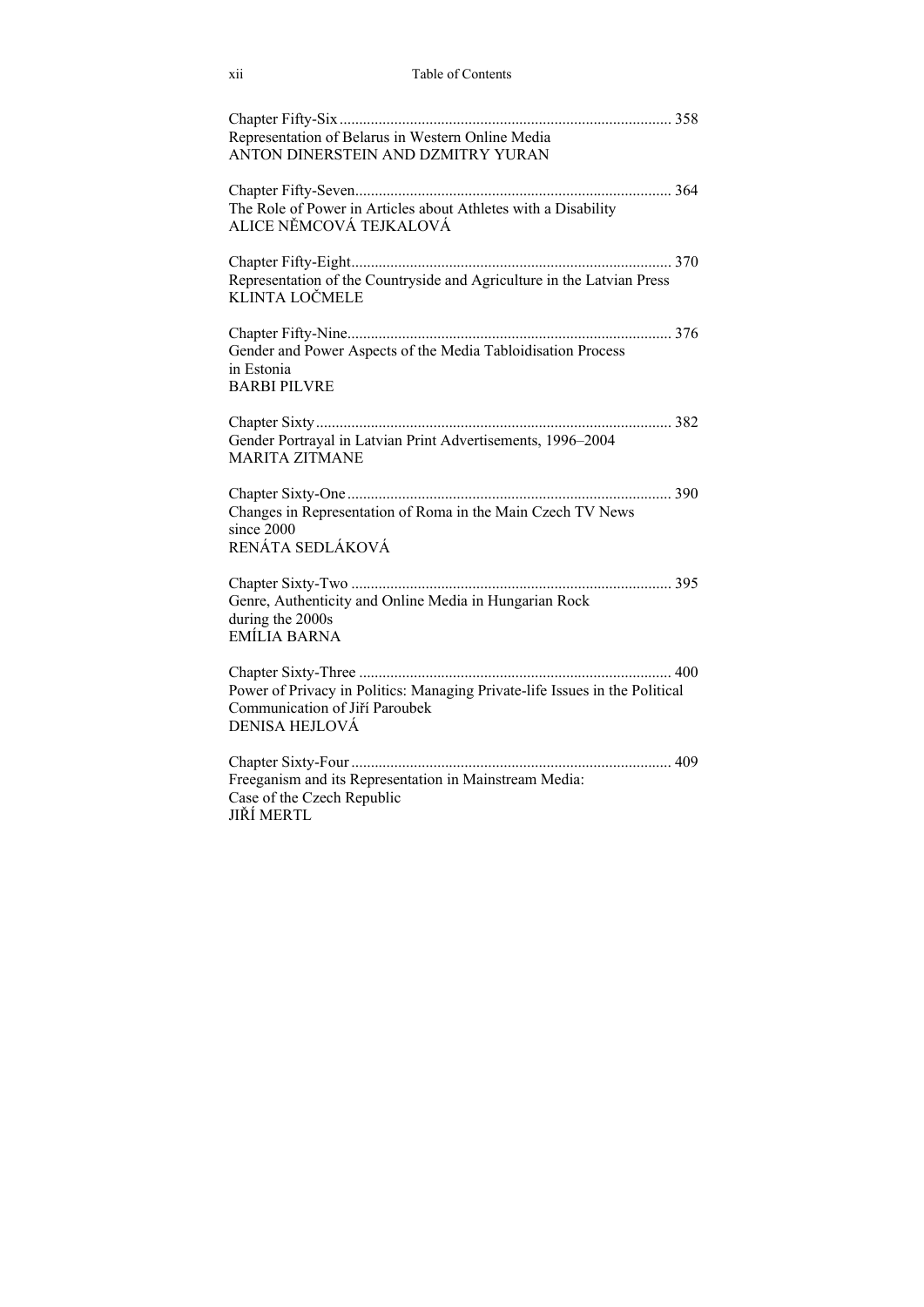| Political Discourse as a Rhetorical Construction of the World<br>JIŘÍ KRAUS                                                                                                 |  |
|-----------------------------------------------------------------------------------------------------------------------------------------------------------------------------|--|
| Part VII: Beyond Nostalgia: How Media Make History and Memory<br>of the State Socialist Past in Central and Eastern Europe                                                  |  |
| Empowerment of the Powerful: The End of Media in Transition<br>JAN JIRÁK AND BARBARA KÖPPLOVÁ                                                                               |  |
| The Local Broadcasting Station of the Polish Radio: A Representative<br>Example of the Development and Social Function of the Polish Radio<br>MAGDALENA SZYDŁOWSKA          |  |
| The Image of Media, Journalists and Communication in Textbooks<br>of Civics for Secondary Schools in the Czechoslovak Republic<br>during 1948-1989<br><b>TEREZA HRONOVÁ</b> |  |
| The Dead End of Romanian Socialist Television<br><b>ALEXANDRU MATEI</b>                                                                                                     |  |
| Journalists at the Beginning of the Cold War: From the Establishment<br>of a Unified International Journalists' Organisation to its Early End<br><b>JAN CEBE</b>            |  |
| The Journalistic Work of Ludovit Štúr with regard to Thoughts<br>about Slovak Journalism<br>VIKTÓRIA PROHÁSZKOVÁ                                                            |  |
|                                                                                                                                                                             |  |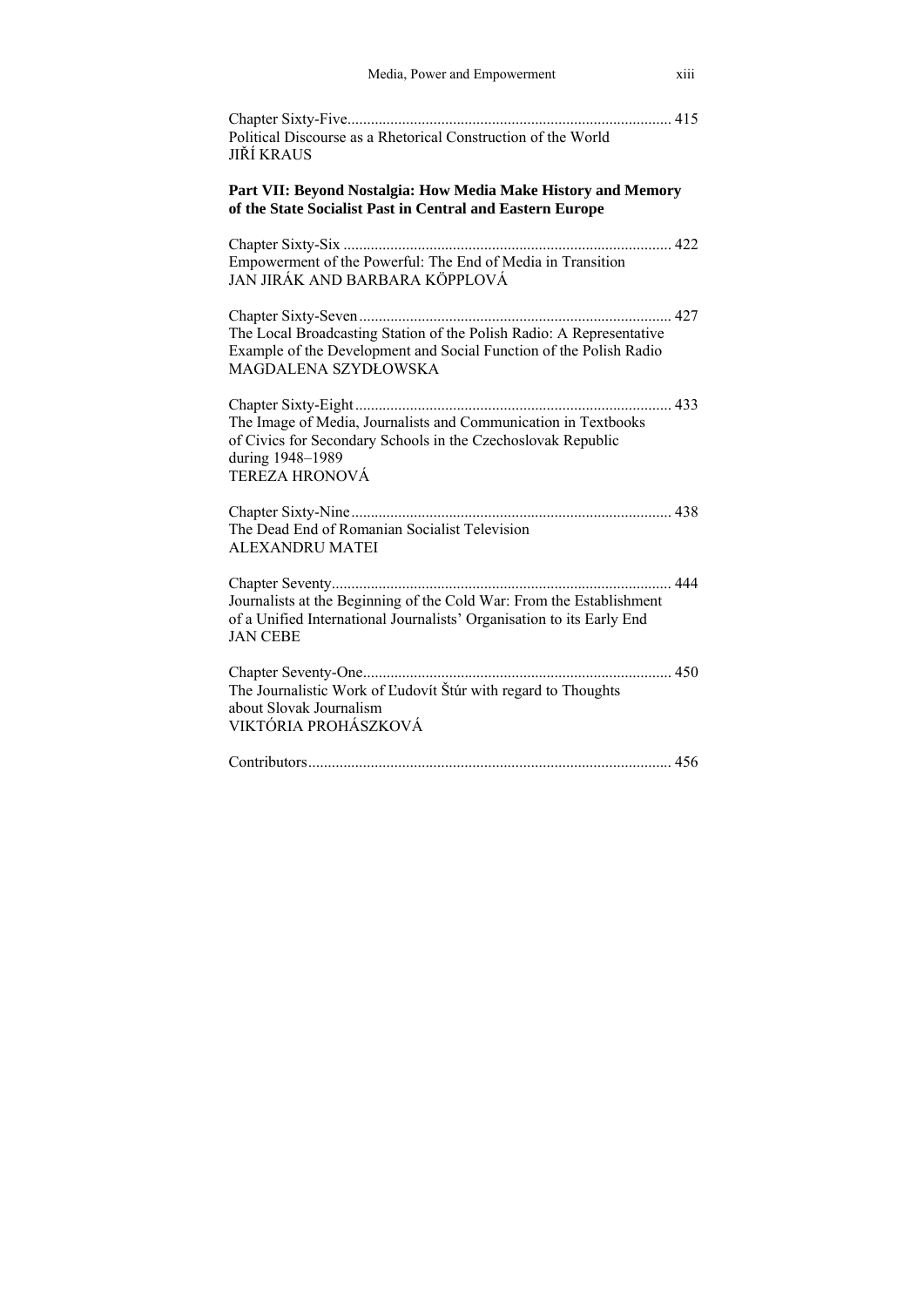### PREFACE

The CEECOM (Central and Eastern European Communication) conference "Media, Power and Empowerment" that took place in Prague in April 2012 brought together media and communication researchers from all over the CEE (Central and Eastern Europe) region, as well as those from other European countries and beyond who are interested in this region and its past, present and future that are inseparable from its political and hence media transformation. This volume of proceedings consisting of 71 conference papers on a broad range of topics that were presented at the conference aspires to outline the areas and interests that arise within the CEE media and communication research, to map the topics and research questions that are well established as well as those that are emerging within this region, precisely due to the political transformation and societal changes. The history of media and communication research in CEE does not reach beyond the turning point of the political transformations of 1989. As such it still represents a novel discipline whose assets and outputs should not be taken for granted. Consequently, there are not many publications mapping out the CEE media research across the entire region and providing insight into the broad span of topics relevant herein. Indeed, the research carried out within and about CEE countries and their media landscape is much broader than the picture presented through this collection, yet it allows us to show that the scene of media and communication research within the CEE region is well populated, posing many interesting questions that are crucial for the particular geopolitical, historical and social context, but at the same time offering answers that might be inspiring for the research carried out in what is still perceived as the West. By voicing the specific questions relevant to the CEE countries, well established theories and methodologies can be employed and in various cases revisited and scrutinised within alternative contextual circumstances. The collection of those diverse papers also allows us to see that the countries of the region have indeed a lot in common–historically, politically, socially; and yet there are many differences among them–the multiple political particularities within the unifying label "the East", or variations in the transformation process and its consequences for the societies and their media scenes (systems and well as uses), as well as the actual individual lived experiences of the people of the CEE countries.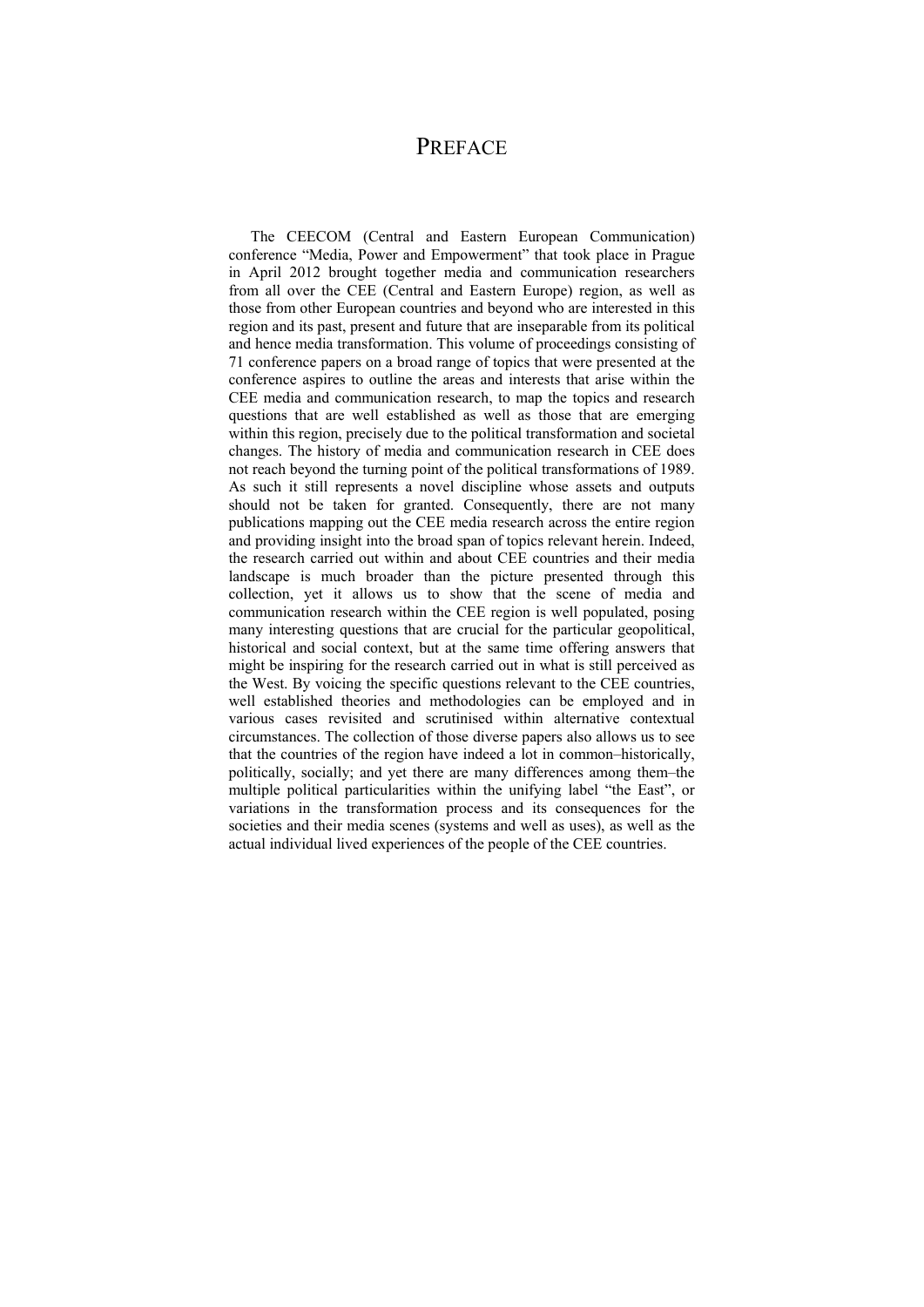The region has been going through a major political transformation over the past 25 years, more or less successfully in different countries that adopted various degrees of liberal politics and which now face geopolitical as well as societal challenges. The academic landscape does not differ from other spheres of the societies, that is to say, the academia has had to transform itself too, to further face its past and to find ways to address this past while not neglecting the present. This is hence reflected in the questions being asked here–those revisiting the (media) past of the region as well as those concerned with the role that the media play in the current political establishments.

Media, indeed, play one of the key roles in negotiating the new national identities and self-representations, being one of the key instruments in the dissemination of new political ideas as well as creating a space for public deliberation. In various forms they are part of the everyday of the majority of the population in CEE countries. The papers presented at the conference and included in this volume form seven sections, roughly encompassing the main areas of interest in the field of CEE media studies.

Firstly, the papers in section one, *Echoes of Transformation*, address issues and questions of media transformation within the media industries, organisations and systems in CEE. The section *Quo Vadis, Media?* is concerned with the issues, challenges and promises posed to society, both practical and theoretical, by the changing media landscape of the Web 2.0 environment. The papers in the third section *Political Logics, Media Logics* primarily focus on the present mediated political communication in the era of post-democracy in CEE countries. The transformation as well as diversification of media audiences and users and the varied questions related to media uses are addressed in the fourth section called *Audiences' Revolutions*, which is followed by the section *Citizenship in and through Media* that presents papers dealing with the notions of citizenship and the public sphere in the post-socialist countries and their realisation though media. The common interest of the papers in section six, *Mediated Identities*, is on issues of identity as the title suggests; the papers here are often concerned with the issue of the discursive articulation of us and others within those new post-socialist societies. Last but not least is the section *Beyond Nostalgia*, that brings together papers concerned with history, and primarily that of the socialist past.

The list of topics is not exclusive, and simultaneously there are papers that could have been included in more than one section. We have attempted to distribute the papers as evenly as possible, whilst respecting the conference programme, as well as trying to keep papers presented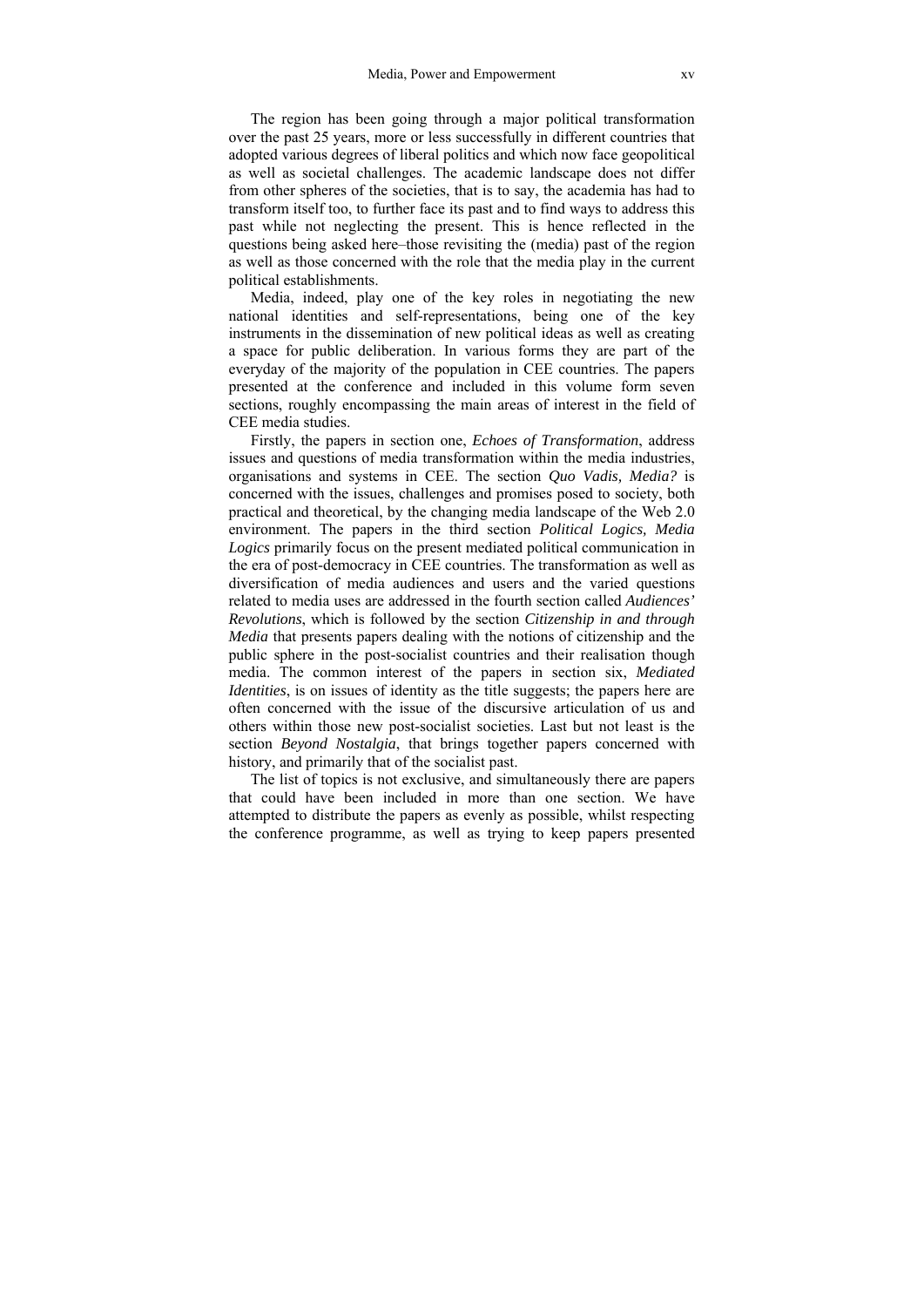within individual panels together if possible. The papers in the volume are short, and they do not allow their authors to expand their research results too much; rather they aim to serve as an invitation to the CEE research.

These 71 papers written and co-written by 83 authors from twenty countries raise many interesting questions, offer original research results and invite you to a further debate on the CEE media and communication research. Please do contact the individual authors if you wish to discuss their findings or issues raised further, as this volume aims to initiate a conversation rather than to conclude it.

We hope you will find the collection inspiring.

The Editors TEREZA PAVLÍČKOVÁ AND IRENA REIFOVÁ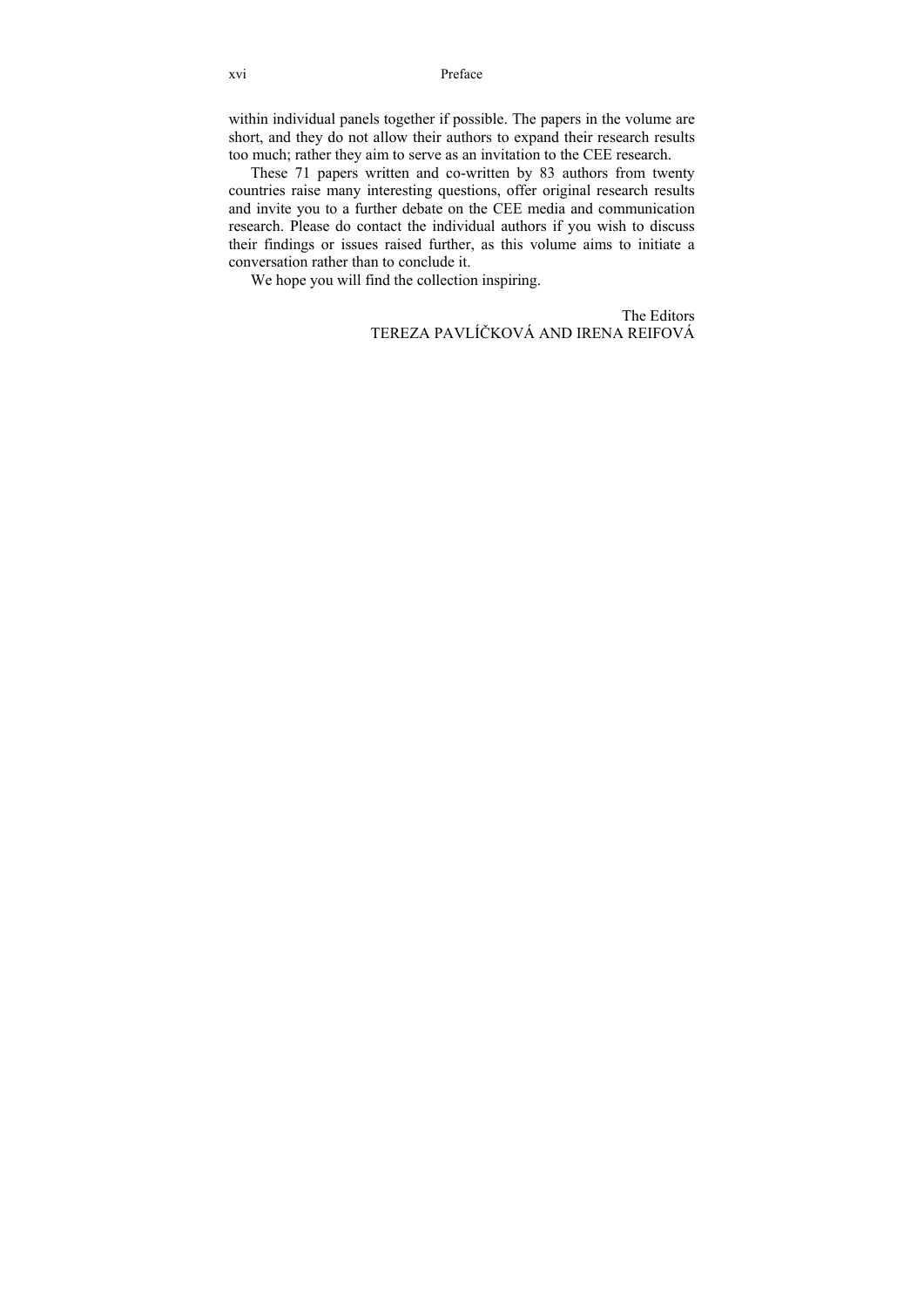### FOREWORD

# MEETING THE NEEDS OF ESTABLISHED AND YOUNG SCHOLARS OF MEDIA AND COMMUNICATIONS IN CENTRAL AND EASTERN EUROPE: THE AIMS, VISIONS, AND IDEALS OF THE CEE NETWORK

TOMÁŠ TRAMPOTA CHAIR OF THE ECREA CENTRAL AND EASTERN EUROPEAN NETWORK 2010–2012, CHARLES UNIVERSITY IN PRAGUE, CZECH REPUBLIC

It is more than two decades since the collapse of the iron curtain between so called "Western Europe" and "Eastern Europe". It is more than twenty years since the contagious effect of revolution spread through East Germany and Poland to other parts of Central and Eastern Europe, and led to the dissolution of the Soviet Union and the separation of the former Yugoslav countries. As we may witness in contemporary Central Europe, those twenty years, the era of one generation, were not long enough to end all divisions between the former West and East. As social change usually takes longer than decades, and establishing new norms and social values takes longer than one generation, Central and Eastern Europe is in certain terms still in the process of transition. This is true not only for the societies as a whole, but also for the societal institutions strongly based on the principles of continuity–political institutions, courts, the science and educational system.

There is still a division between "Western" educational and research institutions and "Eastern" ones within the social sciences and humanities. The divide is based on gaps in the intensity of publishing on the international level, quantity of the conferences and specialised workshops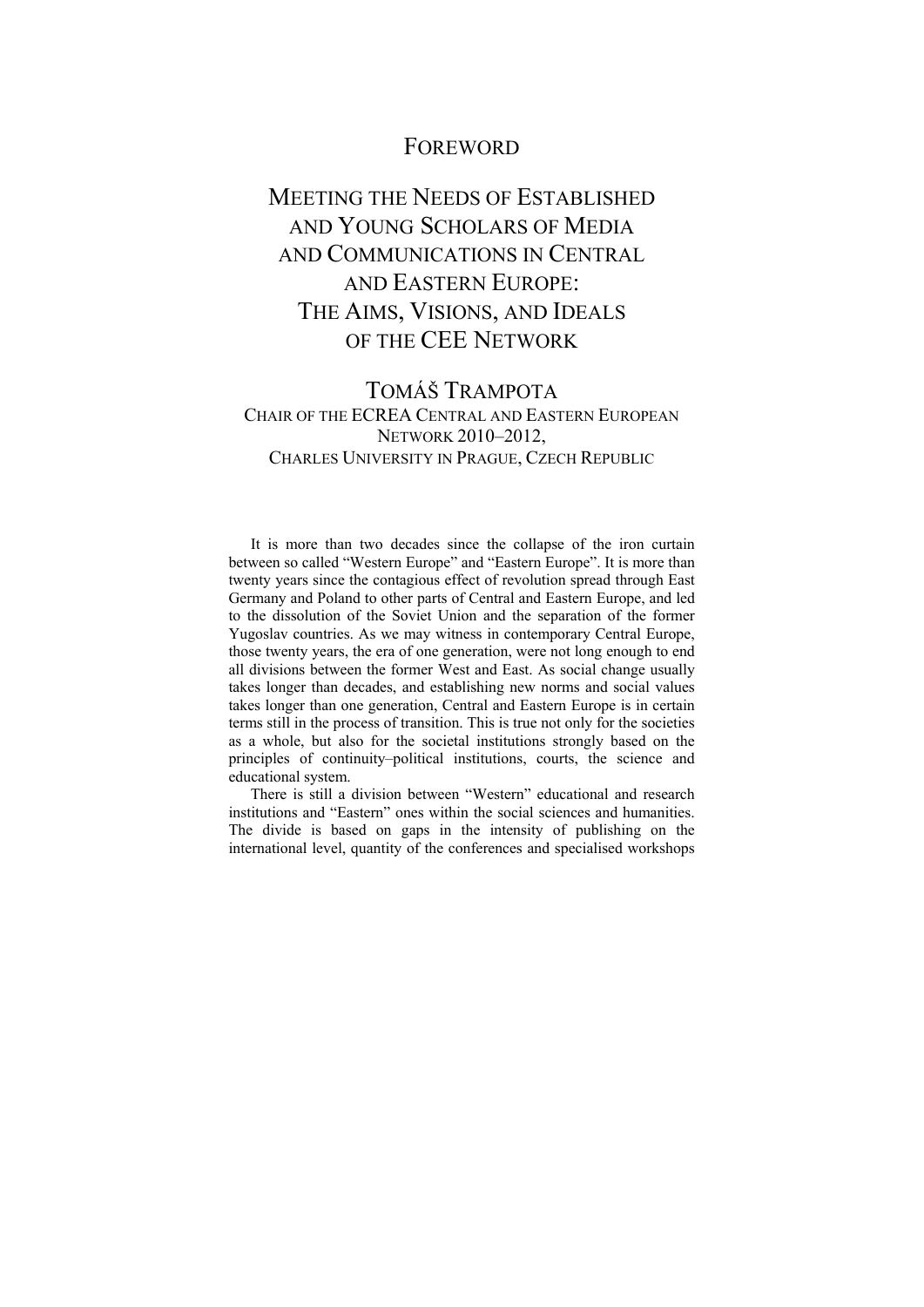organsed, and in the scale of research funding and the ability to attract international and EU funding resources.

European media and communication studies still take place in two spheres, divided by the former geopolitical frontier initiated by the Yalta conference at the end of World War II. European media and communication studies science tends to be published in impacted and peer-reviewed English language periodicals, which are for the most part published in Great Britain, Germany, and to a lesser extent in Scandinavian countries. Those with access to their editorial boards and reviewing systems traditionally tend to be representative of the institutions of these countries. When analysing publishing flows and the flows of production and consumption of scientific texts between the West and East, the idea of "scientific imperialism" comes to mind, recalling Schiller's (1973) theory of "cultural imperialism". From this perspective, scholars and researchers from Central and Eastern Europe are still disadvantaged in the competition for "impact" with their western counterparts, according to the contemporary craze of quantification of scientific outcome. Altogether, the key disadvantages faced by Central and Eastern European scholars could be summarised as follows:

- the often miserable and not well organised structure of their home institutions;
- those institutions misleading scholars from research and publishing, by means of administrative and teaching overload;
- scarce number of sources for financing research, and absence of resources for support work that is an important part of research (gathering the data, research of the literature, coding of the data etc.);
- less access to networking with other research and education institutions within the East, or between East and West caused by poor funding for travel expenses;
- weaker access to Western scientific periodicals, partly because the potential agenda that is of interest for Western publishers is narrower than one which would be fully inclusive of Eastern perspectives and interests;
- smaller representation within editorial boards and therefore the smaller possibility to shape and to influence their policy.

The disadvantages mentioned above are interconnected and reinforce each other. Therefore, for example, poor access to the renowned periodicals leads to a poorer publishing record, as evaluated according to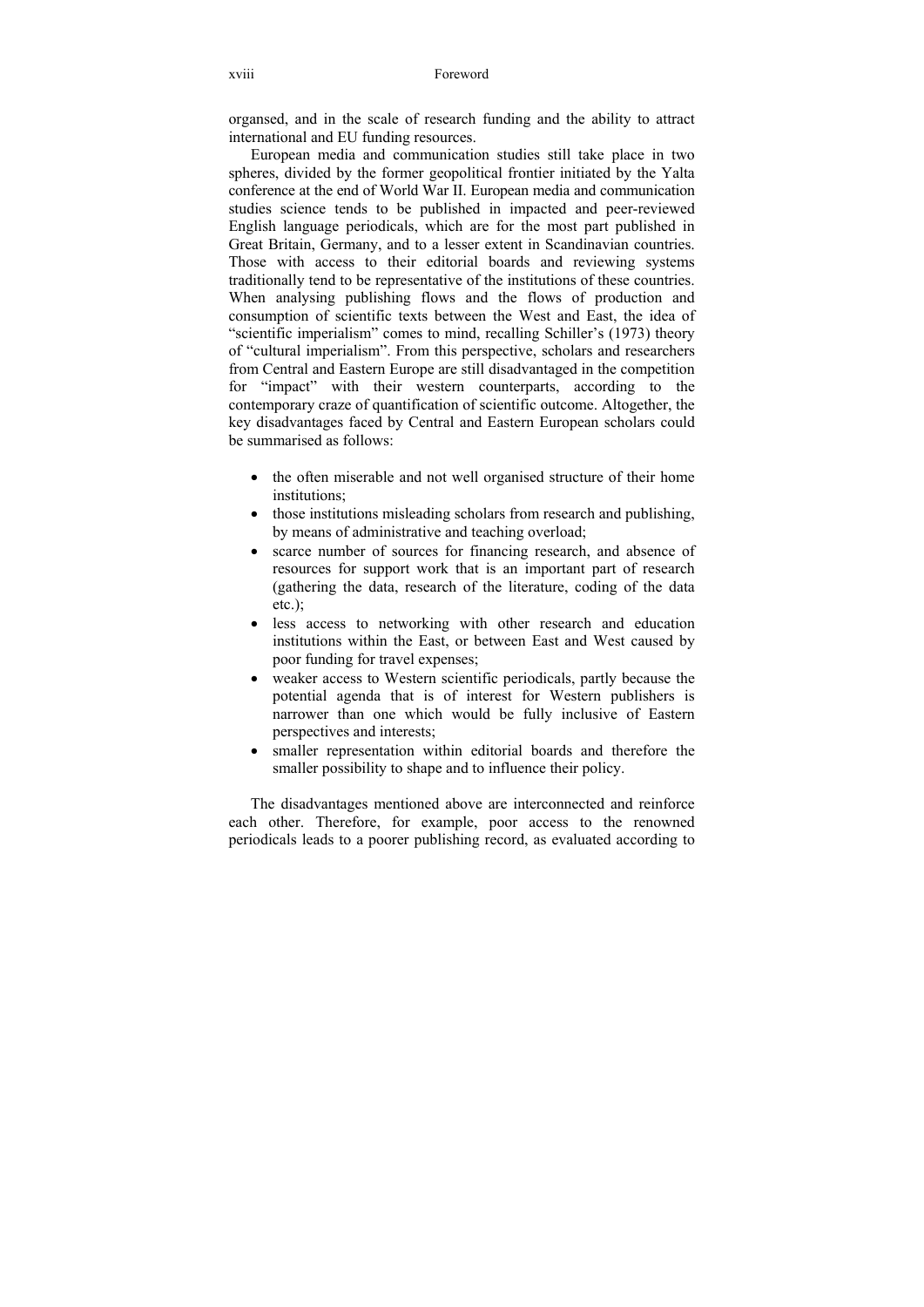the impact factors (ranking) of those publications, which leads to diminishing opportunities to gain proper resources via research funding applications, and therefore to a shortage of material that would be of interest to publishers, and so on.

During its short history within the European Communication Research and Education Association (ECREA), the CEE Network has tried to address at least some of these shortages within the CEE space. Some of its activities were motivated by the aim of stimulating the networking of scholars, including doctoral students, of CEE institutions. Therefore the CEE Network organised its first panel focused on the problems of the countries of Central and Eastern Europe in the year 2010 in Prague. Members of the CEE Network management and their affiliates brought new blood to the traditional annual Polish–Czech–Slovak conference, and established the CEECOM (Central and Eastern Communication and Media conference) committee for taking care of the future of the conference, opening it to Baltic and other Eastern European countries, and making plans to organize CEECOM in the year 2013 in Kaunas (Latvia) and in the year 2014 in Budapest (Hungary). The vice chair of the CEE Network, Auksė Balčytienė, launched a new platform for communication, and exchanges of information and experiences, on Facebook. In spite of all the activities of the CEE Network of ECREA, the key aims of the CEE Network are still relevant. Those aims are to:

- provide a platform for the networking of CEE scholars on national and international levels, via:
	- o specialised workshops and conferences
	- o doctoral research networks and international research
	- o establishing communication platforms (Facebook etc.)
- cooperate within the CEE space in terms of common publishing and seeking funding
- influence home institutions for more effective organisation of the work and division of the administrative and research workload, in accordance with the skill level qualifications of the workers
- regulate the amount of teaching that scholars must do, to fit with good publishing strategies on the institutional level
- cooperate internationally in the field of doctoral studies by running summer schools for doctoral students, and promote circulation of tutors within CEE countries

As we have witnessed in the last few years, there is tremendous potential within Central and Eastern Europe in the field of media and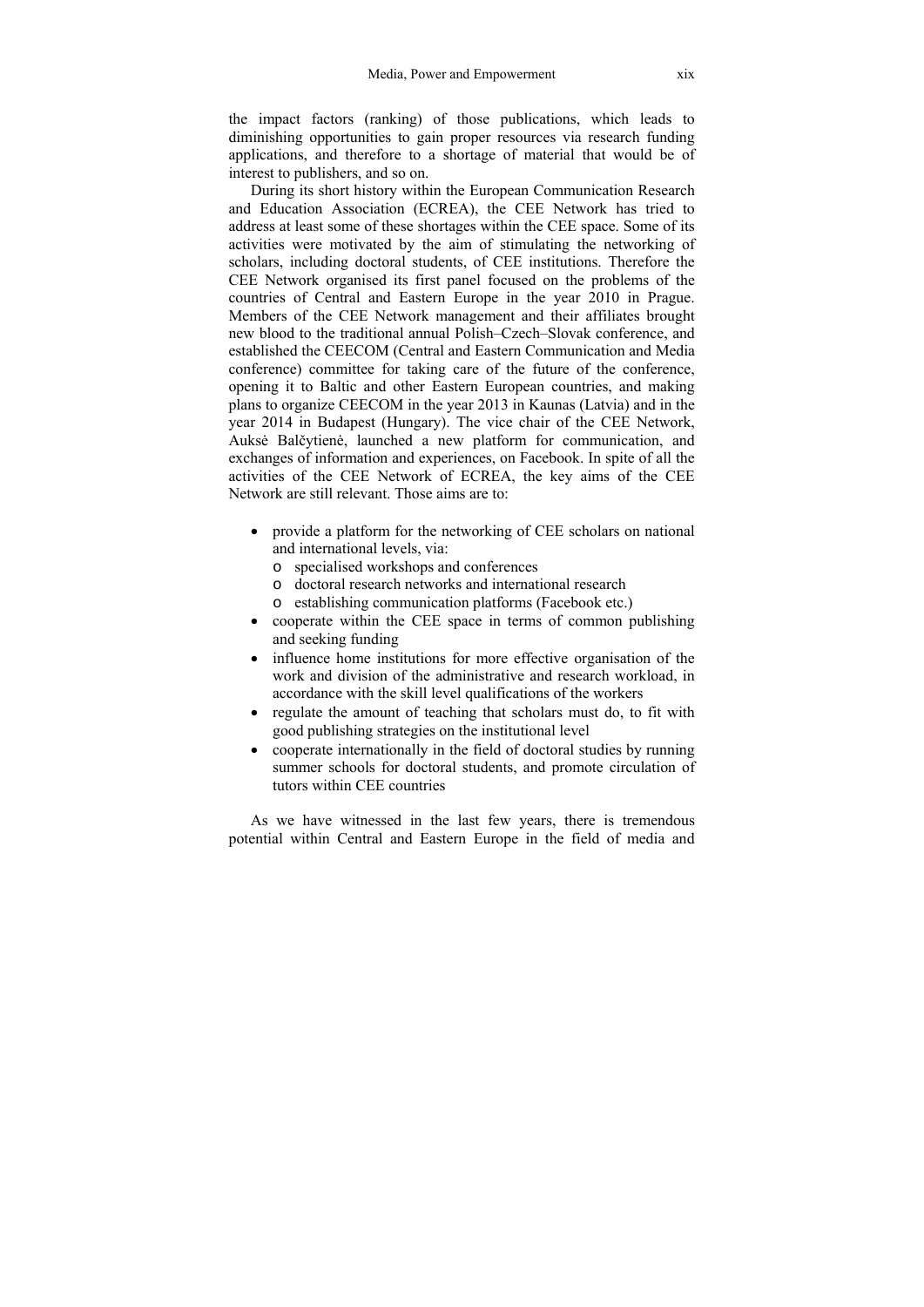communication studies. New generations of scholars are coming with new enthusiasm for research and often without the psychological burden of the iron curtain in their minds, with a different understanding of the frontiers and a different concept of Europe. Perhaps our contemporary activities will build a more equalitarian position within European academia for them.

#### **References**

Schiller, Herb. 1973. *Communication and Cultural Domination*. White Plains, NY: International Arts and Sciences Press.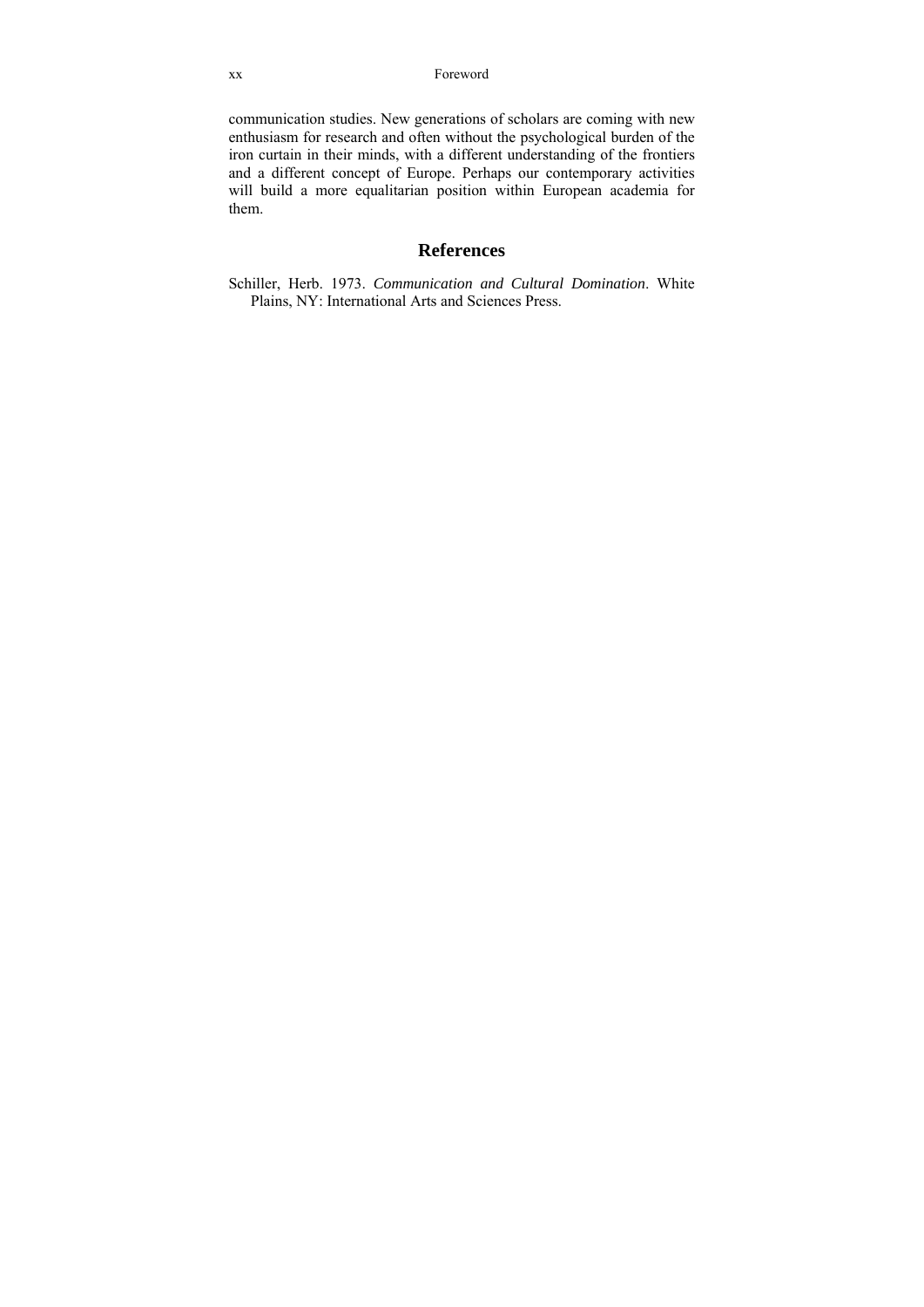# **PART I:**

# **ECHOES OF TRANSFORMATION: MEDIA INDUSTRIES, ORGANISATION AND SYSTEMS IN CENTRAL AND EASTERN EUROPE**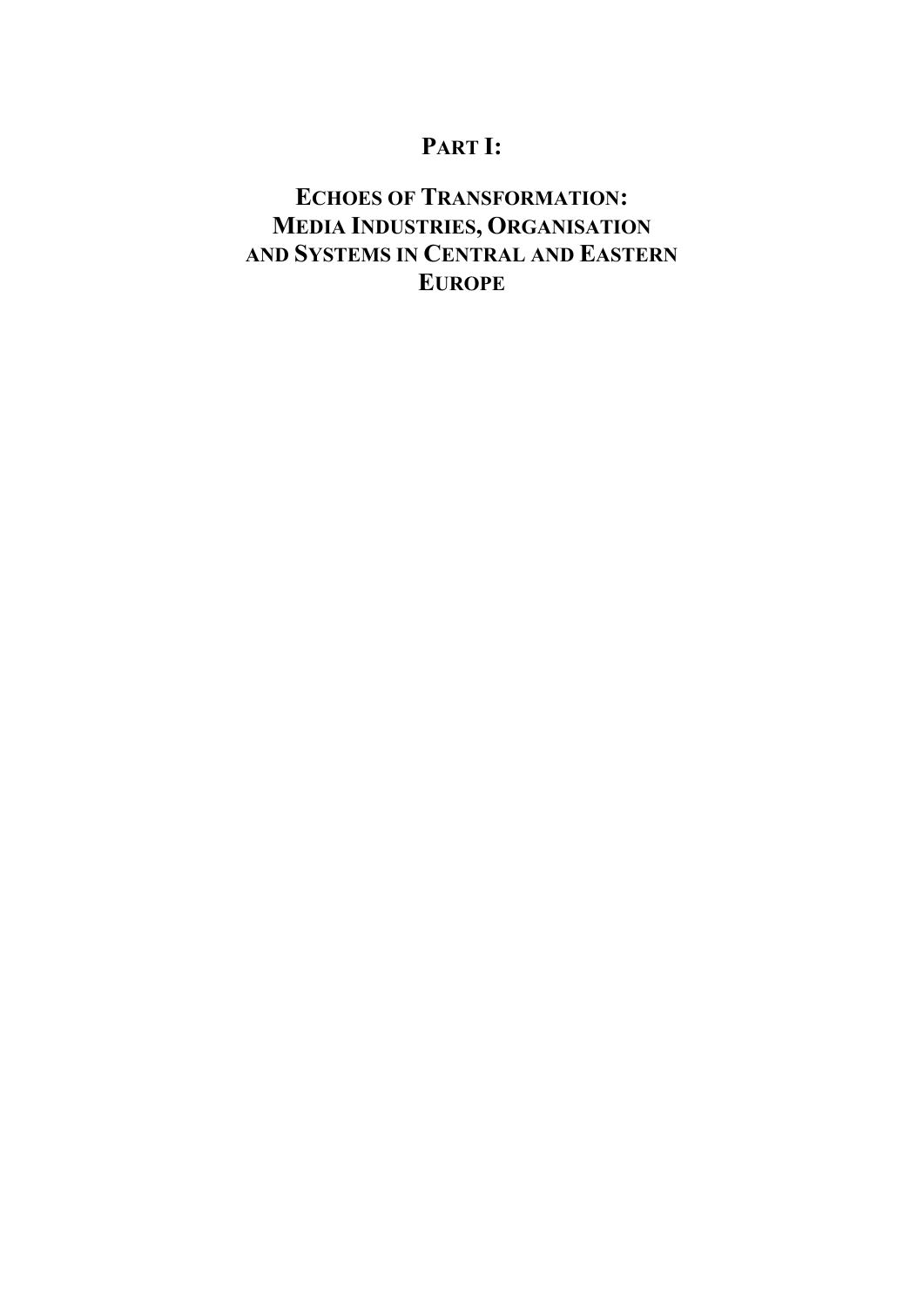### CHAPTER ONE

# PROMOTING CENTRAL AND EASTERN EUROPEAN MEDIA AND COMMUNICATION SCHOLARSHIP

### EPP LAUK UNIVERSITY OF JYVÄSKYLÄ, FINLAND

#### **Abstract**

Developing a Central and Eastern European media and communication research environment, marked by 50 years of Soviet stewardship has been as problematic as integrating Central and Eastern European scholars into international networks and debates. This paper explores generic solutions to these problems, emphasising the importance of acquiring international visibility, not only by joining international projects but also by publishing in national languages as well as academia's *lingua franca*–English.

#### **Keywords**

Central and Eastern Europe, media and communication, scholarship, integration

#### **Introduction: from the darkness to the daylight**

In media and communications research, Central and Eastern European (CEE) countries are seen as "peripheral regions of the field" (Vroons 2005), where communication science started to develop only in the late 1950s–early 1960s (Splichal 1989; Vihalemm 2001). In the CEE countries under Soviet political predominance, political interference hampered the development of all social sciences, as they were ideologised and largely used for legitimising the communist regimes. Splichal (1989) describes the typical features of the media and communication research environment as: the absence of actual intellectual competition and dialogue; a focus on empirical research without a stable theoretical core; unavailability of any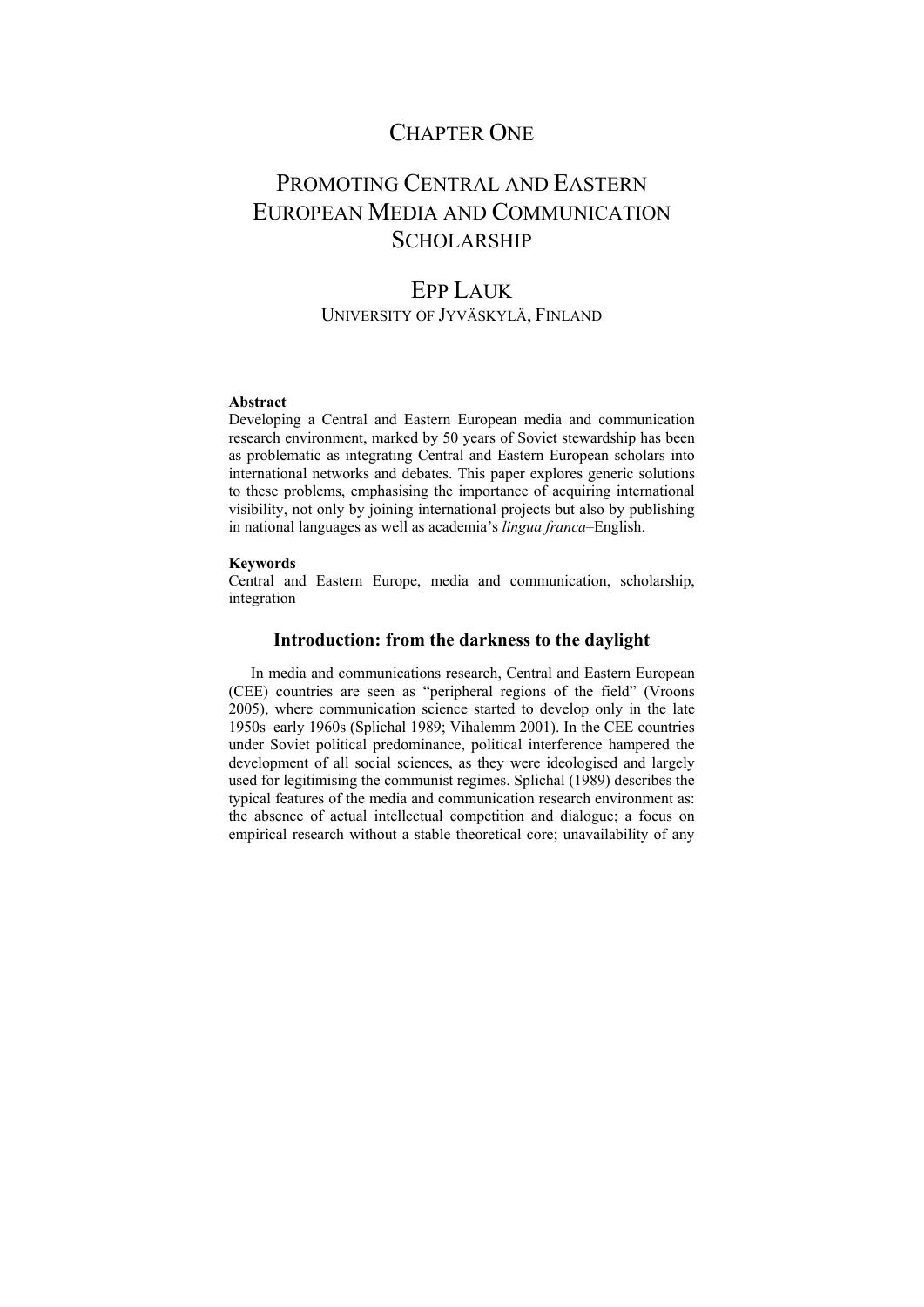literature in foreign languages; a lack of professional scientific journals and subordination to the political interests of the ruling elites. Research results were predominantly published in national languages, "rather than in the major languages used by international scientific periodicals" (ibid., 338). Conditions for social sciences research within the borders of the Soviet Union were even more severe: research institutions operated under the strict control of the Central Committee of the Communist Party; the results of empirical studies, especially those such as audience surveys, could not be published at all, as they were considered to be "for official use only" (Vihalemm 2001, 8), i.e. available only for the authorities.

For social scientists in CEE countries the possibility to access intellectual centres and participate in international academic debates occurred only after the fall of the Berlin Wall. The two ensuing decades of political and economic independence and democratic transformation boosted national social science communities and increased their ability to "relate to other communities on an equal, reciprocal basis" (Loubser 1988, 179 cited in Splichal 1989, 339). The first ECREA (European Communication Research and Education Association) conference held in Amsterdam in 2005 called for discussing the effects of the 50 years of geopolitical divisions in Europe in relation to academic research and scholarship. The CEE scholars were invited to review and present their work within media and communication studies. The need for a larger presence and participation of CEE scholars in the field was also articulated.

#### **Progressing and acquiring international visibility**

During the first decade of societal and media transformation, several studies in media and communication research were published, which attempted to conceptualise and theorise media changes, and also compared developments in different countries (e.g. Splichal 1994; Downing 1996; Sparks and Reading 1998). Initially, the best scholarly discussion of the most crucial issues (such as new ownership patterns, formation of public service media, new technologies etc.) followed the lines of Western European and American conceptualisations, which sometimes led to a certain discrepancy between Western conceptualisations and Eastern realities. Although the "inflow of knowledge from the centre" (Splichal 1989, 338) definitely advances the development of disciplines on the periphery, the need for finding new approaches and concepts and de-Westernising communications research has been steadily growing.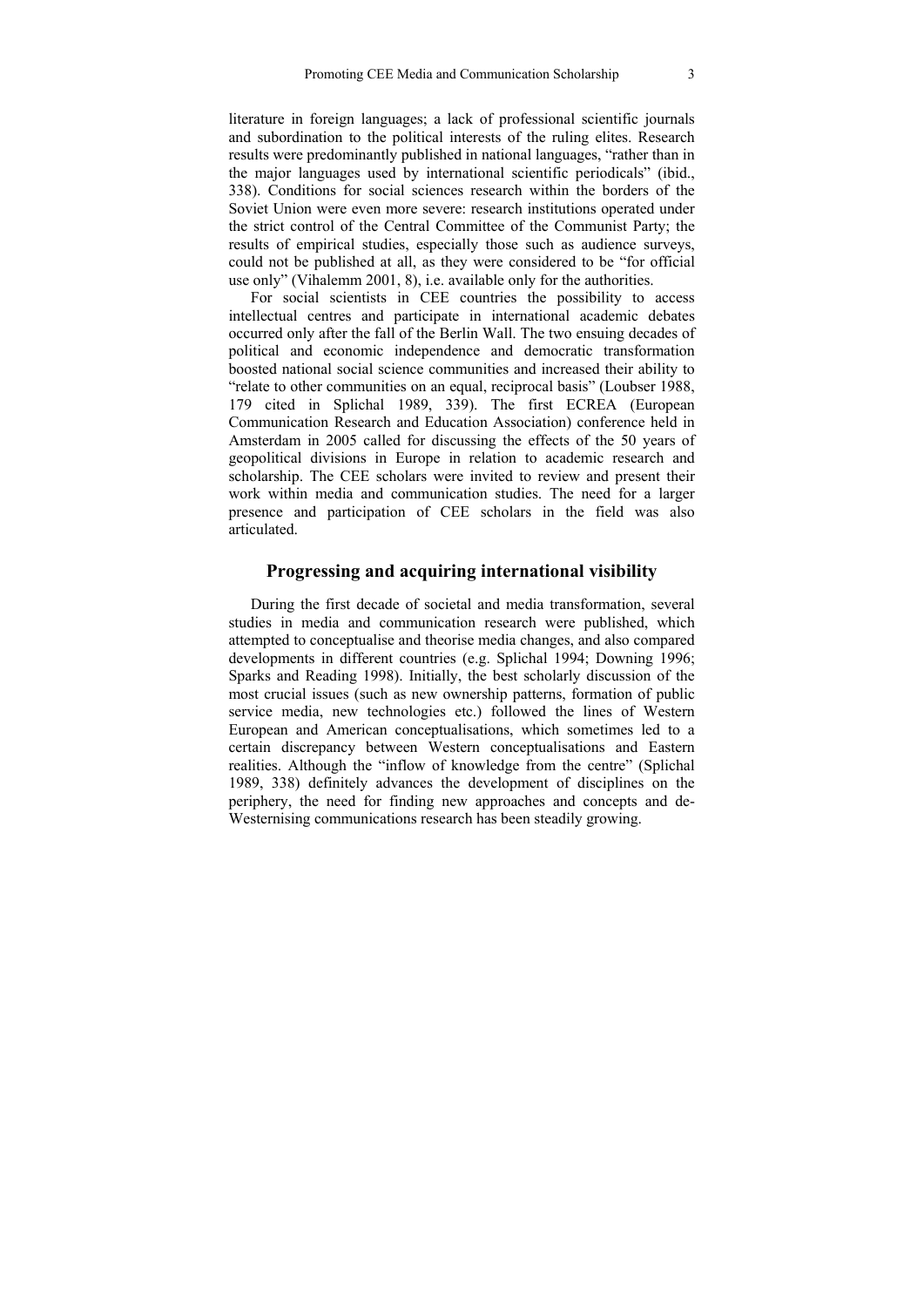In shifting the direction of the research perspective, a European collaborative network in 2005–2009, COST A30 ("East of West: Setting a New Central and Eastern European Media Research Agenda") played a significant role. This, possibly, was the first network that brought together media and political communication researchers from nearly all CEE countries, and boosted the development of their scholarship.

The first Polish-Czech-Slovak Forum on Political and Communication Sciences in Poland in 2008 gave proof that the community of researchers had acquired the critical mass necessary to advance CEE scholarship on key issues, and the trends in CEE societies and their media. The consequent four CEE international forums (CEECOM conferences in Brno and Telč 2009, Bratislava 2010, Krakow 2011 and Prague 2012) bear clear evidence of the sustainability of CEE media and communication scholarship. In Prague, an international CEECOM consortium was founded, which would bear responsibility for the co-ordination of activities on media and communication research. The consortium also organises annual CEECOM conferences and promotes studies, education and collaboration between media researchers, media professionals and students in CEE countries (IFCA Newsletter 2012).

The expansion of the geographical scope and broadening of research issues of the past five CEECOM conferences clearly reflect the advancement of media and communication research in Central and Eastern Europe, and demonstrate the scholars' growing sense of forming an integral part of the wider European academia. For this integration, increasing presence of CEE scholars in international projects and publications, conferences and structures of regional and global scholarly associations is vital.

To this end, the CEE Network was established at the ECREA conference in Hamburg in 2010. The main task of the Network is to serve as a means of promoting CEE scholarship and to develop contacts and cooperation both among CEE scholars and institutions, and their colleagues in other European countries. Since better-promoted West European research and academic institutions have been far more successful in applying for grants from European funds, the Network's ambition is to contribute to the visibility of CEE scholarship in international and global conferences and events. The first special CEE panel was arranged at the ECREA conference in Hamburg in 2010, and the second at the annual congress of the Polish, Czech and Slovak communication associations in May 2011. The latest two have been held during 2012 at the CEECOM conference in Prague and ECREA's conference in Istanbul. The Network has recruited country representatives in 10 CEE countries (Estonia, Latvia,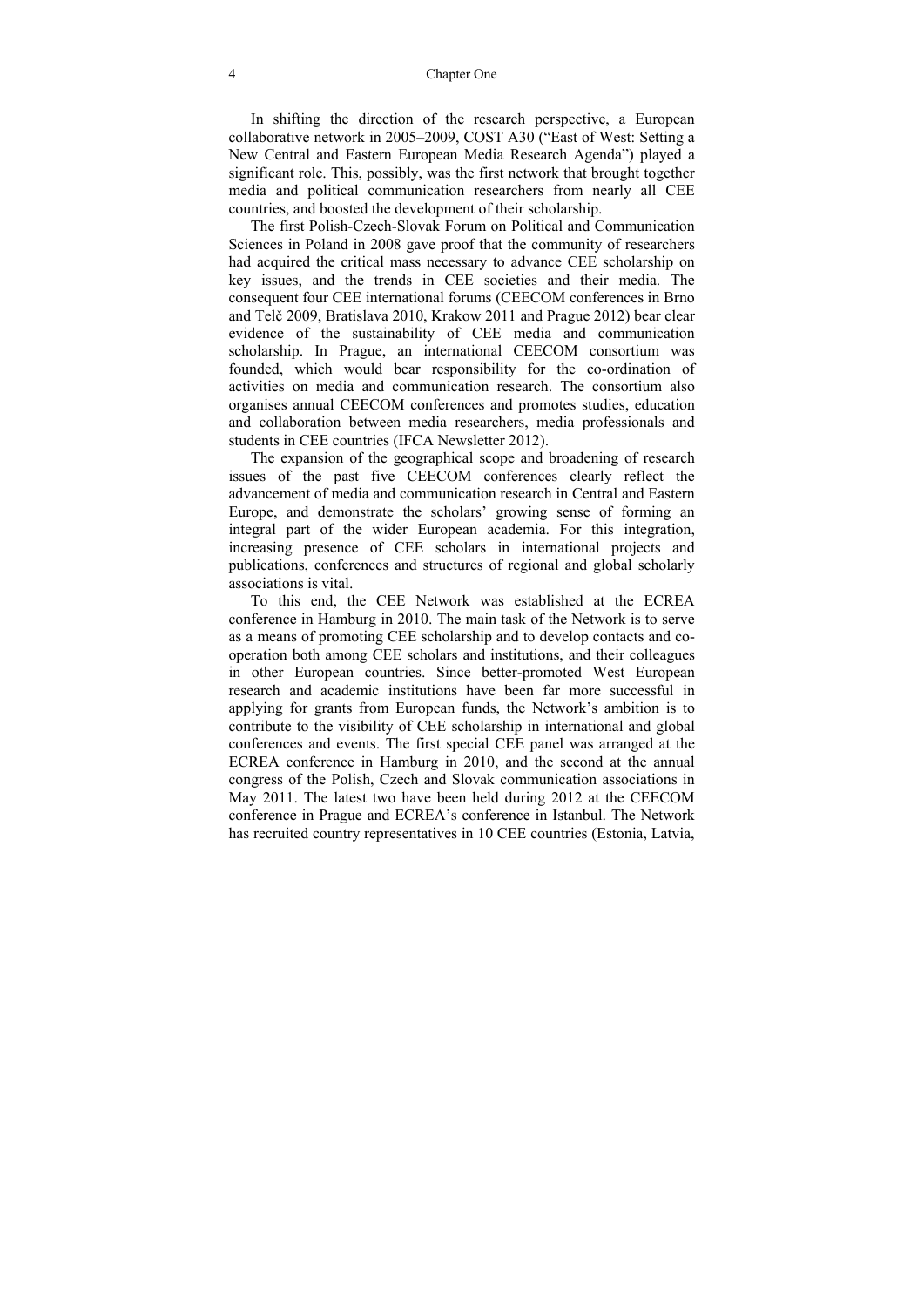Lithuania, Poland, Czech Republic, Slovakia, Hungary, Bulgaria, Romania and Slovenia) and has an active profile on Facebook.

A part of the Network's activities focuses on monitoring research conditions and CEE scientific performance, which includes research projects, co-operation, publishing and networking. Indeed, the possibilities for each scholar to participate in international networks and projects depend on the resources that are in their possession in their home countries and institutions. On the other hand, various international networks and projects exist that operate on their own financing (from European and other sources) and do not require direct financial input, but rather the knowledge and skills of their participants. The COST (European Cooperation in Science and Technology) framework offers one such form of co-operation.

The aforementioned COST A30 network, co-ordinated by the Centre for Media and Communication Research of Central European University in Budapest, involved 24 countries, 13 of which were from Central and Eastern Europe. COST A30 largely focused on theoretical perspectives of the media research in CEE countries, and succeeded in providing deep and competent analyses of various developments relating to the media in transition. The project was a good example of the integration of Eastern and Western perspectives in media and communication research, moving away from the West-centred approach, and theoretically and methodologically utilising the research done by CEE scholars. One of the objectives of this project was to involve a new generation of media researchers from Central and Eastern Europe. The participation of young researchers and doctoral students in the meetings, publications and research projects of COST A30 was significant throughout the project. The project produced five books and a special issue of the Croatian journal *Medijska Istrazivanja* (Media Research Journal).

Currently, another four year long COST Action (IS0906): Transforming Audiences, Transforming Societies is being carried out, involving 10 CEE countries among the 31 participating (2010–2014).

These examples should encourage scholars to apply for a Central and Eastern Europe focused COST Action in the near future. I would suggest looking for fresh ideas in the fields of social media and data-journalism.

An attractive global research project is also open for the participation of scholars from CEE countries–the "Worlds of Journalism Study"i . Launched in 2007, it currently involves 83 countries all over the world, including 15 former Communist bloc countries from CEE and the Balkans. The project focuses on comparing changes in the professional orientations of journalists worldwide, as well as the social functions of journalism in a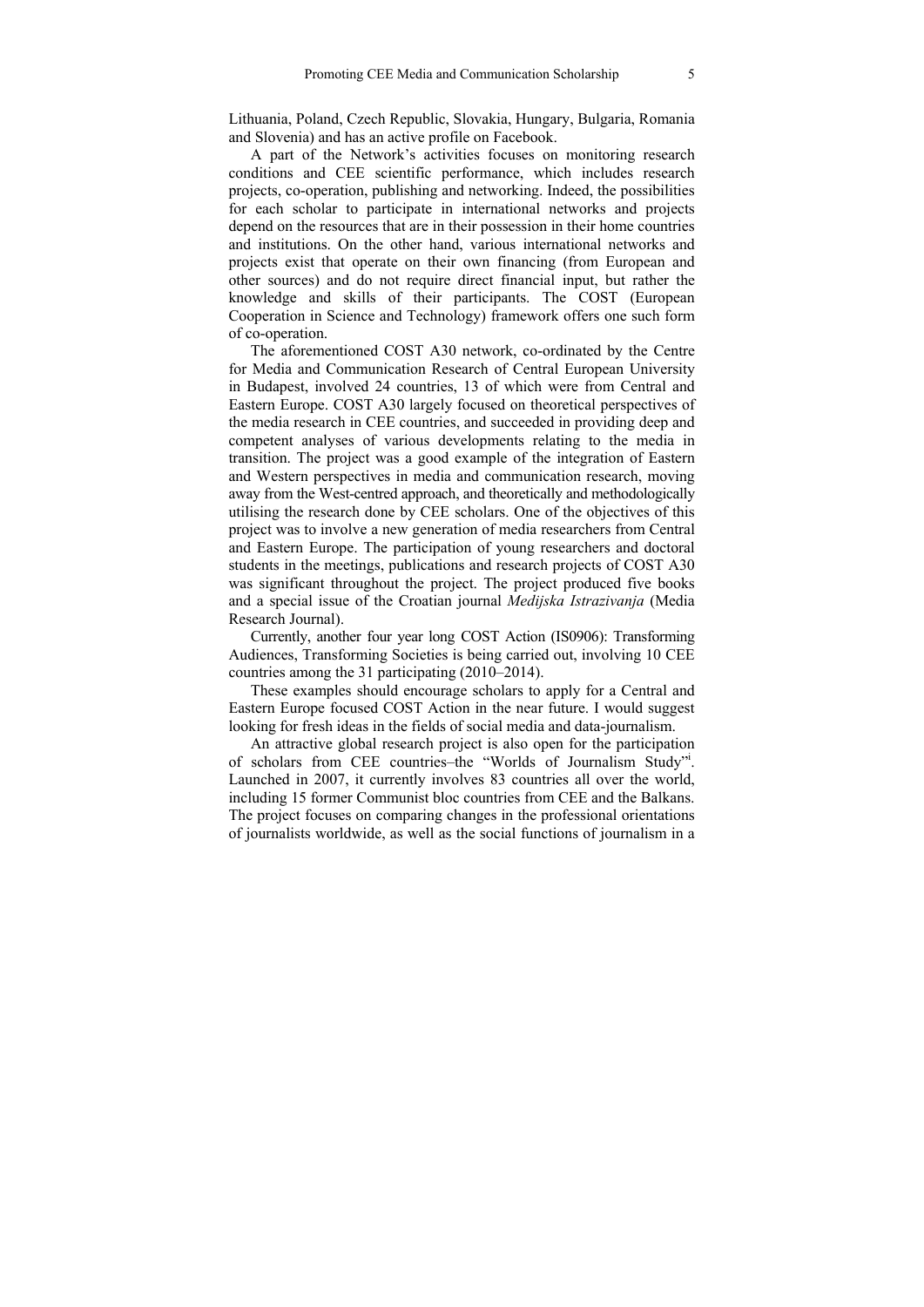changing world. The project has no central funding, but advises each country to apply for national funding. Co-operation in searching for funds is also encouraged and supported.

This project follows an important practice that should be implemented much more in social scientific research–the policy of collective publishing. Co-authored or collective publishing is worthy of being used much more than previously in the social sciences field.

In the context of publishing, existing possibilities for CEE scholars to present their work to larger international audiences should be explored, as none of the CEE languages are sufficiently widespread to serve as the academic *lingua franca* for any region. The main option is to publish in English. On the other hand, scholarly discourse at the national level will not develop without publications in national languages. In the recent decades, a number of new communication and media research journals have been established in CEE countries. Bilingual publishing seems to be a rather popular practice, simultaneously serving both purposes: enabling international visibility and developing national scientific discourse. Among existing CEE-based media and communications journals only a few (e.g. *Javnost/The Public, Medijska Istraživanja–Media Research: Croatian Journal for Journalism and the Media, Media Transformations*) are included in high rank international indexes and databases.

Several countries still do not have any national media and communication research journals that would meet international standards, and others like Estonia and Latvia have none at all. While it is extremely difficult to get published in such high rank journals like *European Journal of Communication* or *Media, Culture & Society*, CEE media scholars should take greater advantage of the journals in their own region.

#### **Conclusions**

The advancement of media and communications scholarship since 1991 has demonstrated the viability and growing potential of the field in CEE countries. Developing, on the one hand, as a distinct Central and Eastern European scholarship, it also increasingly forms a part of the global research agenda. National research communities are getting involved in European and global networks and international co-operation, and in the longer perspective will most likely be able to catch up with advanced intellectual centres.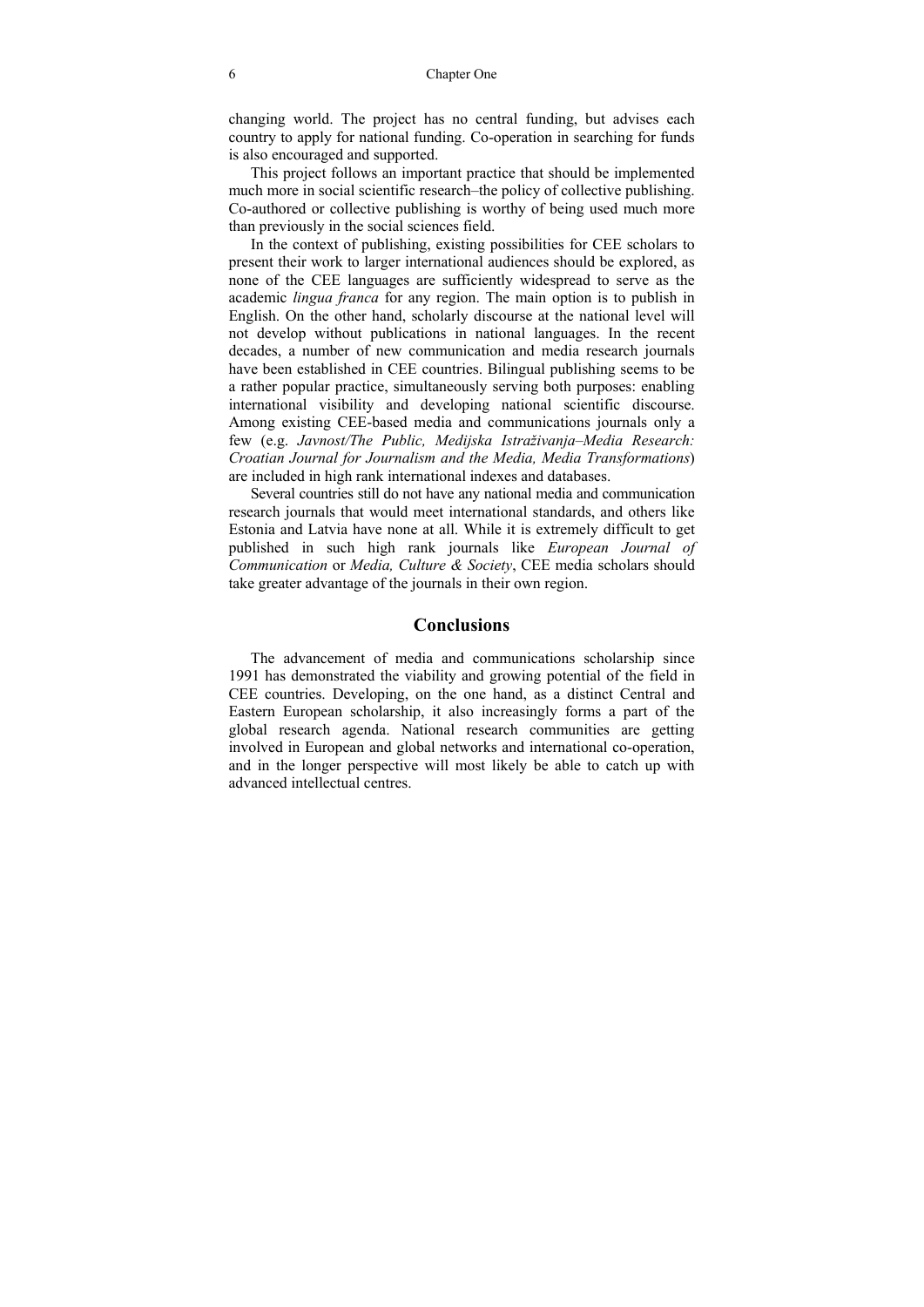#### **Acknowledgements**

Research for this paper has been supported by research grant No 7547 from the Estonian Science Foundation and the *Media and Democracy in Central and Eastern Europe (MDCEE)* project.

#### **Notes**

i. http://worldsofjournalism.org/index.htm

#### **References**

- Downing, John D. H. 1996. *Internationalizing Media Theory. Transition, Power, Culture*. London: Sage.
- IFCA Newsletter. 2012. "Central & East European Communication & Media Conference". *International Federation of Communication Association Newsletter*, May.

http://www.ifedca.org/index.php?option=com\_content&task=view&id  $=15$ &Itemid $=32$ .

- Loubser, Jan J. 1988. "The Need for the Indigenisation of Social Sciences". *International Sociology* 3(2):179–88.
- Sparks, Colin, and Anna Reading. 1998. *Communism, capitalism and the mass media*. London: Sage.
- Splichal, Slavko. 1989. "Indigenization versus Ideologization: Communication Science on the Periphery". *European Journal of Communication* 4(3):329–59.
- Splichal, Slavko. 1994. *Media beyond Socialism: Theory and Practice in East Central Europe*. Boulder: Westview Press.
- Vihalemm, Peeter. 2001. "Development of Media Research in Estonia". *Nordicom Review* 22(2):79–92.
- Vroons, Erik. 2005. "Communication Studies in Europe". *Gazette* 67(6):495–522.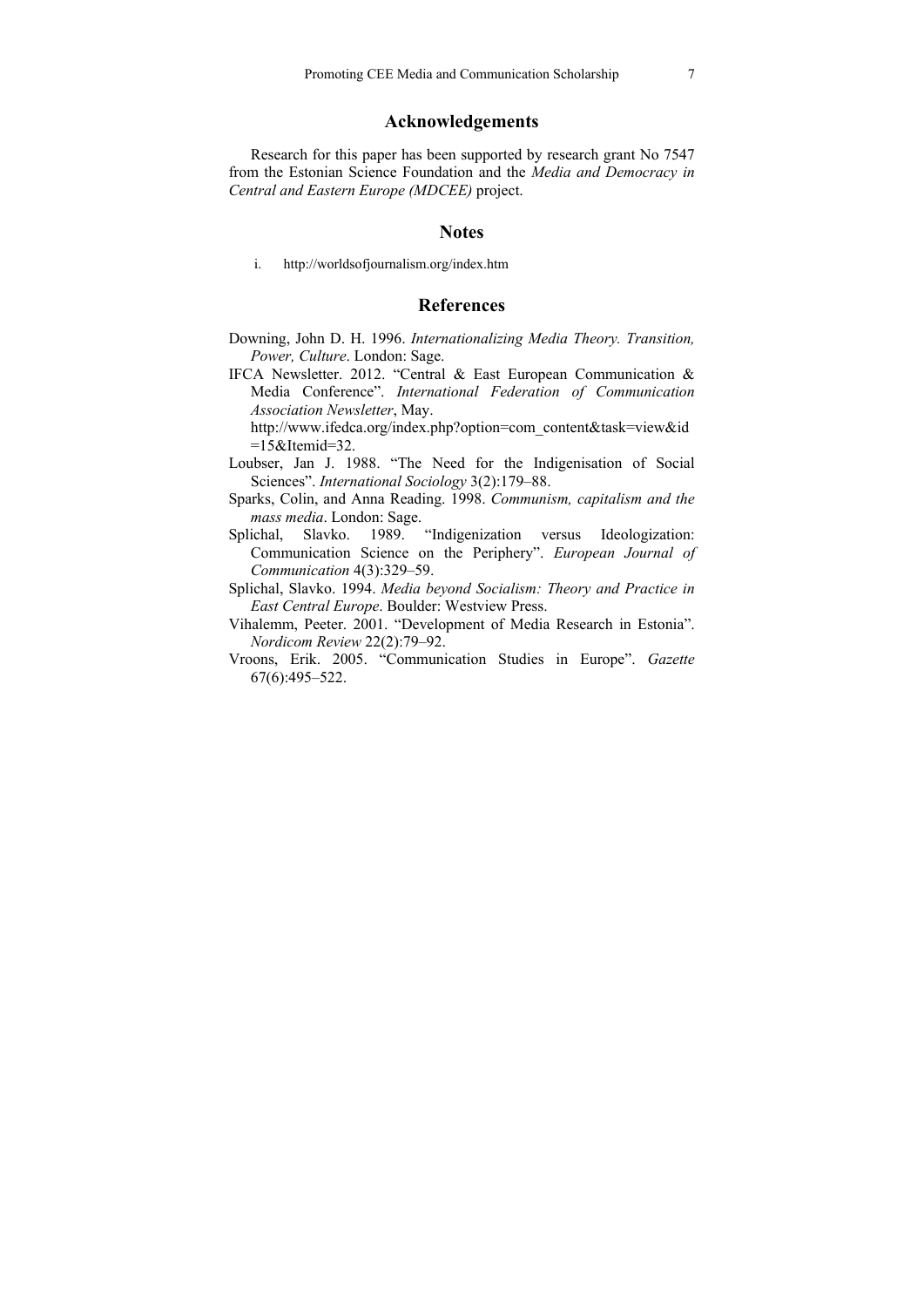### CHAPTER TWO

### TRANSFORMATIONAL CHALLENGES, MEDIA POLICIES AND MEDIA SYSTEMS IN HUNGARY

BALÁZS SIPOS EÖTVÖS LORÁND UNIVERSITY, HUNGARY

#### **Abstract**

After the collapse of the communist regime, the Hungarian media system transitioned through hybrid models. Firstly, a democratic corporatist media system was adopted in Hungary. However, by the end of the 1990s when the pluralist system became polarised following the implementation of institutions of control and regulation of the Hungarian media system, it started to show characteristics of a post-democratic system with the institutions in place, yet deprived of its democratic role. The lack of political, as well as democratic journalistic, culture led to a transition of the media system in the 2010s that is characterised by "dominant-power" and the crisis of the democratic media and political system.

#### **Keywords**

media systems, transition, post-democracy, dominant-power

#### **Introduction**

This paper is based on an interpretation of the connections between democracy, political journalism and media systems. My goal is to offer an analysis of how the media has been transformed in Hungary in the past 25 years. I take Hallin and Mancini's (2004) analysis of the Western European media systems, the normative theories of the media (Christians et al. 2009), and Crouch's (2004) essay about "post-democracy" as my starting point. Crouch researched whether the existing Western European democratic regimes are really democracies or so-called "post-democracies". He wrote: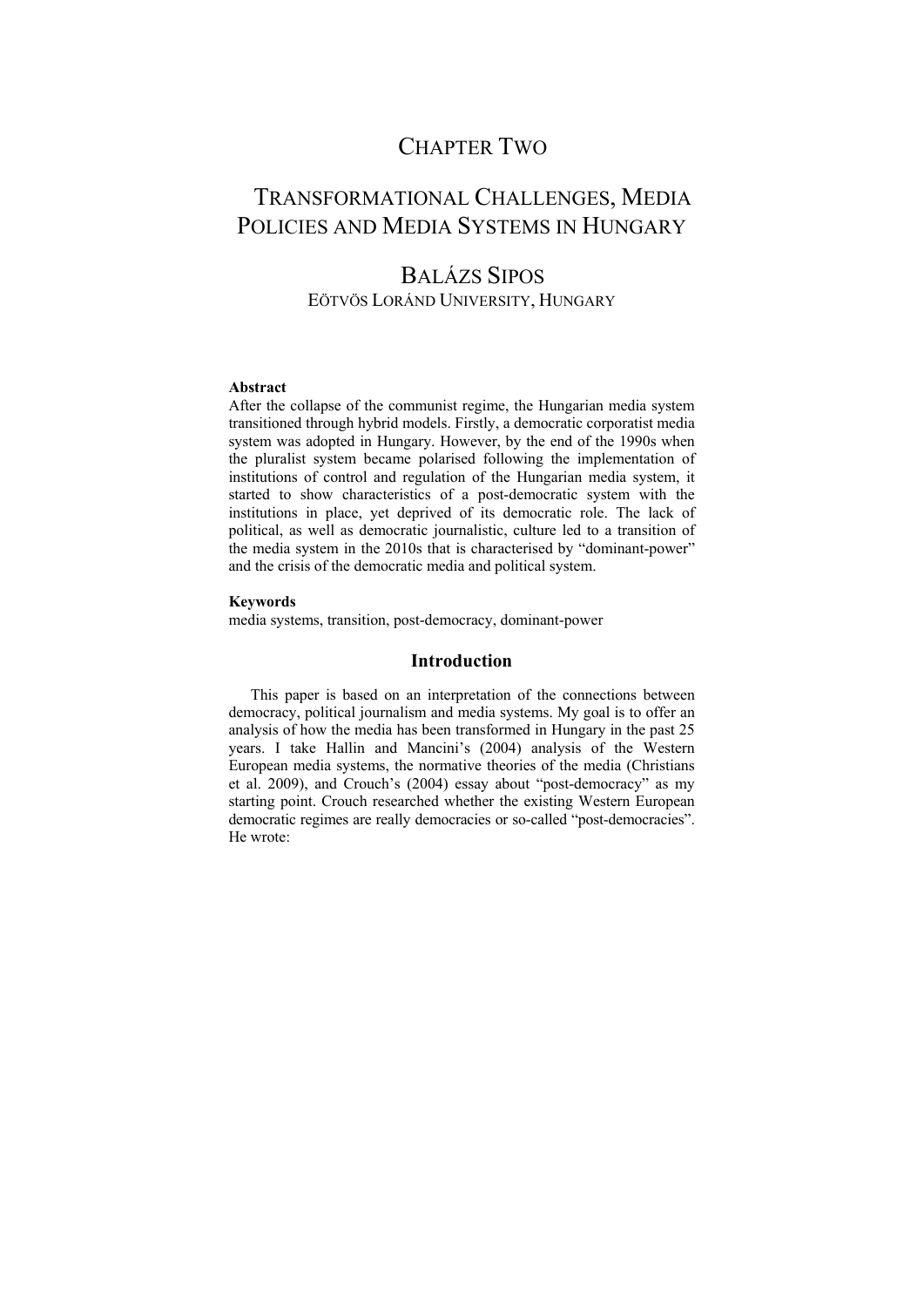"Democracy thrives when there are major opportunities for the mass of ordinary people actively to participate, through discussion and autonomous organizations, in shaping the agenda of public life, and when they are actively using these opportunities. […] It is an ideal model, which can almost never be fully achieved, but, like all impossible ideals, it sets a marker" (Crouch 2004, 2–3).

In contrast, Crouch (2004) argues that in post-democracy "[a]ll the institutions of democracy remain", but they work in a new way and become empty. So it is a new political system with the "old" institutions of democracy.

I argue that the post-democratic paradigm can be used to understand the Hungarian situation. It is in opposition to the transition paradigm, which is partly teleological, because it is based on the belief in the possibility of transition from a non-democratic position to "fulldemocracy".

However as Carothers (2010) emphasised, the transition paradigm does not work, because there is not a straight line from dictatorship or a totalitarian regime to democracy in any situation and for any country, and there are also "grey zone" countries where the citizens are excluded from the "dominant-power politics" of the elite (presidentialism for example in Russia).

I suggest that the two paradigms: post-democracy and transition (yet, without the aspect of teleology) should be combined. In that case, the term "post-transition" allows us to acknowledge that the system can transition into either a "full-democracy", "post-democracy", or "dominant-power" system. Moreover, the "post-democracy" can be the final stage preceding a "dominant-power" system. I argue that this is the Hungarian way of transition, due to the conjunction of the long duration ("longue durée") transformation of Western media and democracy, and rapid changes in Hungary.

Firstly, in Western European countries, the functioning of political media has changed in recent decades (to mention some: appearance of neo-television, the tabloidisation of news (Esser 1999) and the tabloidisation of tabloids (Uribe and Gunter 2004), or the marketisation of public discourse), however in contrast to Hungary, these changes happened on a base of democratic political routines (cf. Crouch 2004).

Secondly, in Hungary the media system has experienced many transformations in the last 25 years, and because of the lack of a democratic political culture and the lack of a routine of democratic journalism, the political media could not play their main democratic roles. This situation worsened with the adoption of a post-democratic system.